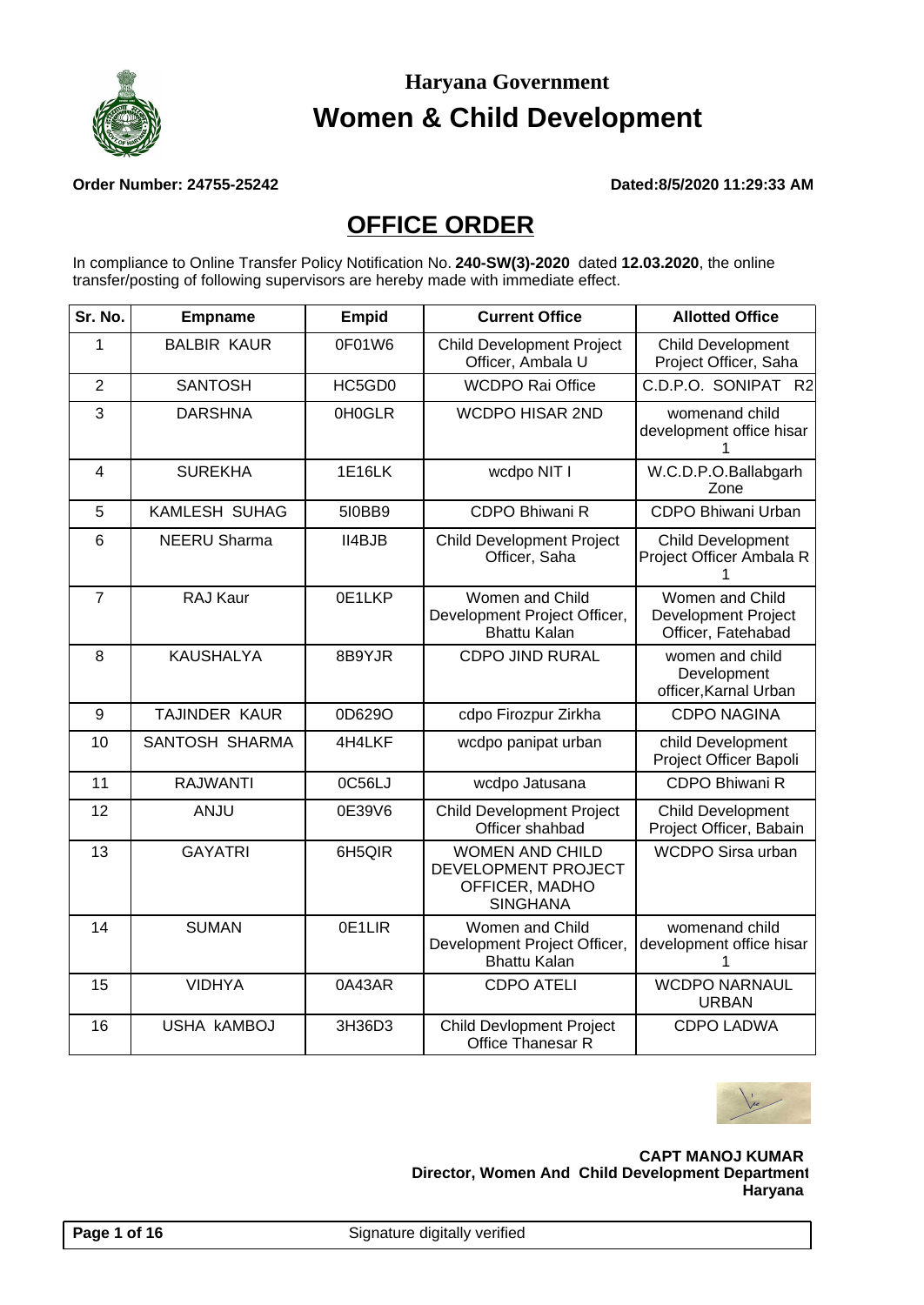

| 17 | <b>JASBIR KAUR</b>    | 0A2C12 | <b>WCDPO BILASPUR</b>                                            | <b>WOMEN AND CHILD</b><br><b>DEVELOPMENT</b><br>OFFICER SADHAURA                          |
|----|-----------------------|--------|------------------------------------------------------------------|-------------------------------------------------------------------------------------------|
| 18 | SHAKUNTLA DEVI        | 3G5Q3A | <b>WCDPO Sirsa urban</b>                                         | <b>WOMEN AND CHILD</b><br><b>DEVELOPMENT</b><br>PROJECT OFFICER,<br><b>MADHO SINGHANA</b> |
| 19 | <b>KAMLESH KUMARI</b> | 0D1ATJ | CDPO Palwal R 2                                                  | CDPO Palwal R 1                                                                           |
| 20 | <b>MANJU BALA</b>     | 0G420E | WCDPO Charkhi Dadri Ist                                          | WCDPO Charkhi Dadri<br>2 <sub>nd</sub>                                                    |
| 21 | <b>SANTOSH RANI</b>   | CH3G4B | women and child<br>Development officer, Karnal<br>Urban          | women and child<br>development project<br>officer, nissing                                |
| 22 | <b>SEEMA RANI</b>     | 0L2E44 | <b>WOMEN AND CHILD</b><br>DEVELOPMENT OFFICER<br><b>SADHAURA</b> | <b>WCDPO BILASPUR</b>                                                                     |
| 23 | <b>RAJBALA</b>        | 1H2O10 | CDPO Bahadurgarh R 1                                             | wcdpo sampla                                                                              |
| 24 | <b>LALITA</b>         | 0D3UQ0 | <b>CDPO Pundri</b>                                               | women and child<br>development project<br>officer, nissing                                |
| 25 | <b>SAVITRI</b>        | 0H3WQC | CDPO Rajound                                                     | <b>CDPO Pundri</b>                                                                        |
| 26 | <b>KRISHNA</b>        | 0B43AQ | <b>CDPO ATELI</b>                                                | <b>WCDPO NARNAUL</b><br><b>RURAL</b>                                                      |
| 27 | NEELAM ARYA           | 0E3M9X | women and child<br>development project officer,<br>nissing       | women and child<br>Development<br>officer, Karnal Urban                                   |
| 28 | <b>SURJEETO DEVI</b>  | 9H1QGC | cdpou11                                                          | W C D P O Gurgaon<br>u1st                                                                 |
| 29 | <b>VIDYAWATI</b>      | 1D0E5C | <b>CDPO Bhiwani RII</b>                                          | CDPO Bhiwani R                                                                            |
| 30 | <b>GURMUKHI</b>       | 0B4PB3 | <b>CDPO ISRANA</b>                                               | <b>WCDPO Panipar Rural</b>                                                                |
| 31 | <b>SHARMILA</b>       | 012N8L | <b>Child Development Project</b><br>Officer, Salhawas            | Child Development and<br>Project Officer Jhajjar                                          |
| 32 | <b>LAJWANTI</b>       | 0C0GLN | <b>CDPO BAWANI KHERA</b>                                         | CDPO Bhiwani R                                                                            |
| 33 | <b>KANTA</b>          | 0F414L | WCDPO NARNAUL URBAN                                              | <b>WCDPO Nangal</b><br>Choudhry                                                           |
| 34 | SANTOSH SANTOSH       | 3E5GMU | C.D.P.O. SONIPAT R2                                              | <b>WCDPO Rai Office</b>                                                                   |
| 35 | <b>URMIL SAINI</b>    | 0H237P | CDPO HANSI 1                                                     | <b>WCDPO NARNAUND</b>                                                                     |
| 36 | <b>SHAKUNTLA</b>      | 4G5HX6 | W.C.D.P.O Ganaur                                                 | WCDPO GOHANA                                                                              |
| 37 | <b>KAMLESH</b>        | 0G4OA9 | Women and Child<br>Development Project Officer<br>Madlauda       | <b>WCDPO Panipar Rural</b>                                                                |

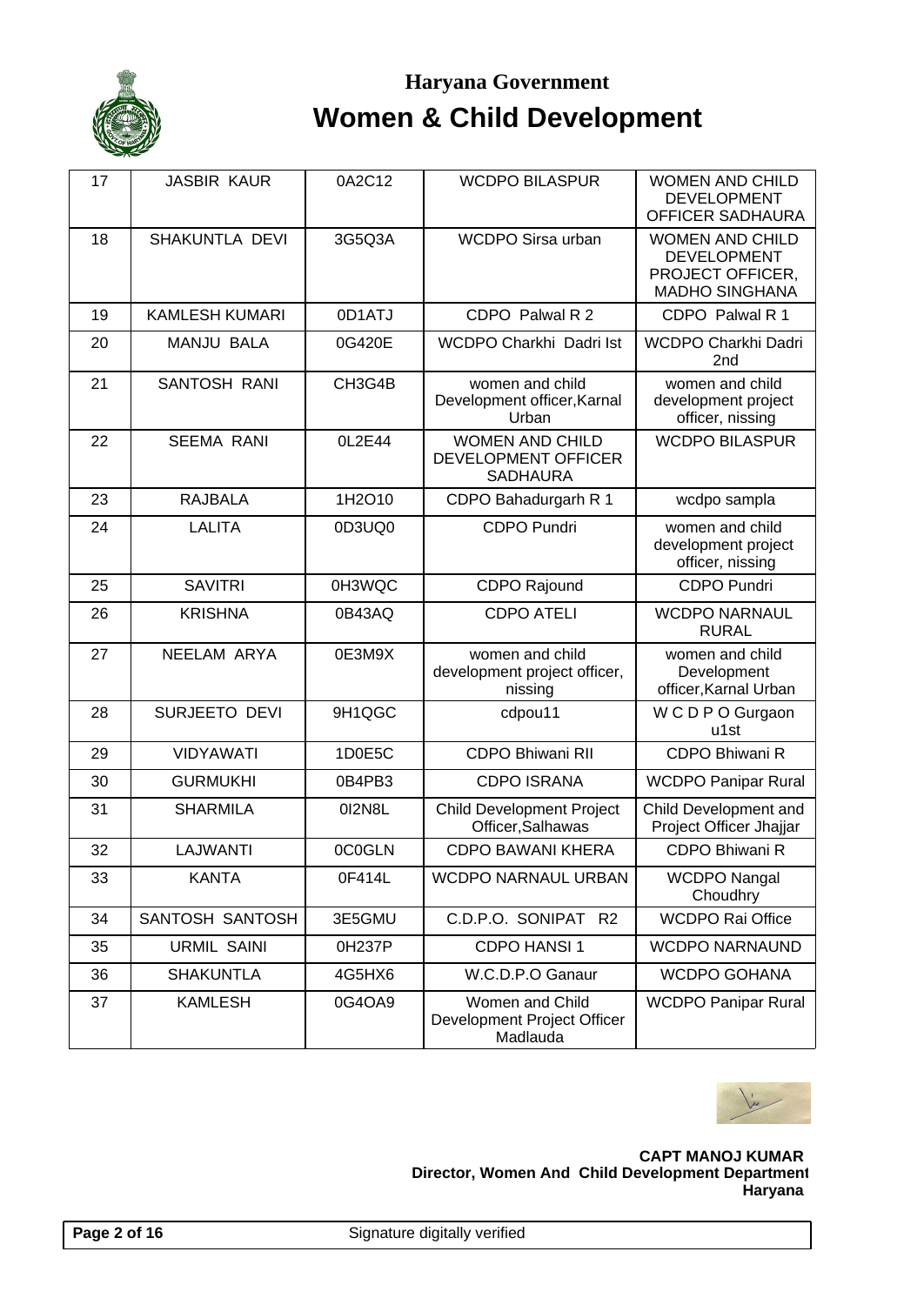

| 38 | <b>SUJATA RANI</b>   | 6I1Q8V        | <b>WOMEN AND CHILD</b><br><b>DEVELOPMENT</b>                                       | cdpou11                                                                |
|----|----------------------|---------------|------------------------------------------------------------------------------------|------------------------------------------------------------------------|
| 39 | <b>SUSHILA SINGH</b> | 2A1689        | <b>WCDPO FARIDABAD</b><br><b>URBAN</b>                                             | <b>WCDPO NIT2</b>                                                      |
| 40 | <b>SAROJ</b>         | 0C3A29        | cdpo pehowa                                                                        | Child Devlopment<br>Project Office Thanesar<br>R                       |
| 41 | <b>ANITA RANI</b>    | 0A22FY        | <b>WCDPO OFFICE ADAMPUR</b>                                                        | Women and Child<br><b>Development Project</b><br>Officer, Bhattu Kalan |
| 42 | SUNITA DHANDA        | 0G21EU        | womenand child development<br>office hisar 1                                       | <b>WCDPO HISAR 2ND</b>                                                 |
| 43 | <b>INDU BALA</b>     | 0H0FV0        | <b>CDPO Siwani</b>                                                                 | cdpo tosham                                                            |
| 44 | <b>SAROJ</b>         | <b>YE9R24</b> | <b>WCDPO Panipar Rural</b>                                                         | <b>CDPO ISRANA</b>                                                     |
| 45 | <b>SATVINDER</b>     | 0F39V5        | <b>Child Development Project</b><br>Officer shahbad                                | Wcdpo barara                                                           |
| 46 | SANTOSHYADAV         | 1B2V9I        | <b>CDPO JIND RURAL</b>                                                             | W CDPO PILLUKHERA                                                      |
| 47 | SHEELA Devi          | 0A17W4        | W.C.D.P.O.Ballabgarh Zone                                                          | <b>WCDPO NIT2</b>                                                      |
| 48 | <b>SURESH</b>        | 1I2VEX        | <b>CDPO JIND RURAL</b>                                                             | WCDPO, ALEWA                                                           |
| 49 | PUSHPA RAI           | 1G56UE        | <b>CDPO Rewari</b>                                                                 | <b>WCDPO Khol</b>                                                      |
| 50 | <b>BIMLA DEVI</b>    | 6D5HB2        | W.C.D.P.O Ganaur                                                                   | <b>WCDPO Rai Office</b>                                                |
| 51 | <b>KIRAN</b>         | 7D0BIE        | CDPO Bhiwani R                                                                     | <b>CDPO Bhiwani RII</b>                                                |
| 52 | <b>SAVITA ARYA</b>   | 1F2BRP        | <b>Child Development Project</b><br>Officer, Jagadhri                              | Women And Child<br>Development Office<br>Jagadhri Urban                |
| 53 | <b>SUSHMA DEVI</b>   | 0143AS        | <b>CDPO ATELI</b>                                                                  | <b>CDPO KANINA</b>                                                     |
| 54 | <b>KAMLESH</b>       | 0C575G        | <b>WCDPO Bawal</b>                                                                 | <b>WCDPO U REWARI</b>                                                  |
| 55 | <b>SUSHAMA</b>       | 0A3A2B        | cdpo pehowa                                                                        | <b>Child Development</b><br>Project Officer shahbad                    |
| 56 | <b>SUNITA</b>        | 0E2Y94        | CHILD DEVELOPMENT<br><b>PROJECT OFFICER</b><br><b>MATANHAIL</b>                    | <b>WCDPO GOHANA</b>                                                    |
| 57 | <b>SUNITA RANI</b>   | 1G264P        | <b>WCDPO BHUNA</b>                                                                 | <b>WCDPO AGROHA</b>                                                    |
| 58 | <b>KUSUM LATA</b>    | 615QIQ        | <b>WOMEN AND CHILD</b><br>DEVELOPMENT PROJECT<br>OFFICER, MADHO<br><b>SINGHANA</b> | <b>WCDPO BARAGUDHA</b>                                                 |
| 59 | KAMLESH KUMARI       | 1D5G4O        | CDPO U Sonipat                                                                     | C.D.P.O. SONIPAT R2                                                    |

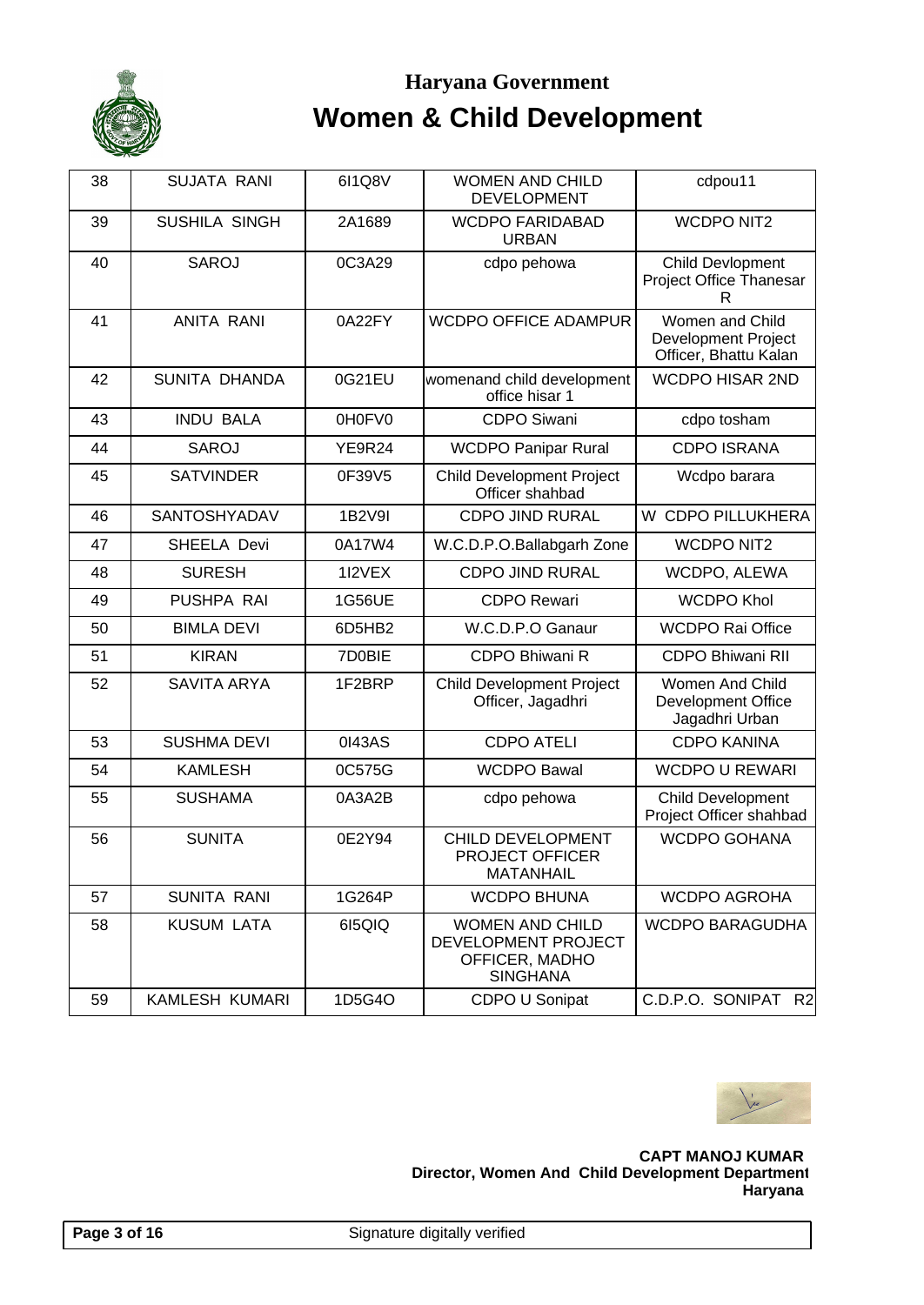

## Haryana Government **Women & Child Development**

| 60 | <b>BALWINDER KAUR</b> | 0H2DBB | Women and Child<br>Development Project Officer,<br>Radaur           | <b>WOMEN AND CHILD</b><br><b>DEVELOPMENT</b><br>OFFFICER,<br><b>MUSTAFABAD</b>            |
|----|-----------------------|--------|---------------------------------------------------------------------|-------------------------------------------------------------------------------------------|
| 61 | <b>KIRAN BALA</b>     | 0F2G30 | WCDPO Chhachhrauli                                                  | <b>WCDPO BILASPUR</b>                                                                     |
| 62 | <b>KANCHAN BALA</b>   | 4G3GG8 | WCDPO, RURAL KARNAL                                                 | women and child<br>development project<br>officer, nissing                                |
| 63 | NIRMALA Rani          | 013Q1F | Woman and Child<br>Development Project Officer<br>Siwan             | WCDPO, GUHLA                                                                              |
| 64 | ROSHNI DEVI           | 0C1J0D | <b>WCDPO AGROHA</b>                                                 | <b>CDPO Siwani</b>                                                                        |
| 65 | <b>KRISHNA RANI</b>   | 8G1SQB | <b>Child Development Project</b><br>Officer Farrukh Nagar           | <b>WOMEN AND CHILD</b><br><b>DEVELOPMENT</b>                                              |
| 66 | <b>GEETA RANI</b>     | 012B0E | Women And Child<br>Development Office Jagadhri<br>Urban             | Women and Child<br>Development Project<br>Officer, Radaur                                 |
| 67 | Anupma Wadhwa         | 9F1QU0 | W C D P O Gurgaon u1st                                              | <b>WOMEN AND CHILD</b><br><b>DEVELOPMENT</b>                                              |
| 68 | <b>SUSHMA</b>         | 0E261M | WCDPO, Barwala                                                      | <b>WOMEN AND CHILD</b><br><b>DEVELOPMENT HISAR</b>                                        |
| 69 | <b>ANITA Nain</b>     | 0H3QU5 | <b>CDPO KAITHAL RURAL</b>                                           | Woman and Child<br>Development Project<br><b>Officer Siwan</b>                            |
| 70 | <b>KAMLESH</b>        | 5E0D8N | WCDPO Charkhi Dadri 2nd                                             | WCDPO Charkhi Dadri<br>Ist                                                                |
| 71 | SUSHILA SUSHILA       | 4I4LKE | wcdpo panipat urban                                                 | <b>WCDPO Panipar Rural</b>                                                                |
| 72 | SHINDERPAL KAUR       | 6H5QH1 | Women and Child<br>Development Project Officer,<br>Nathusari Chopta | <b>WOMEN AND CHILD</b><br><b>DEVELOPMENT</b><br>PROJECT OFFICER,<br><b>MADHO SINGHANA</b> |
| 73 | <b>SUMAN BALA</b>     | 615QH0 | Women and Child<br>Development Project Officer,<br>Nathusari Chopta | <b>WOMEN AND CHILD</b><br><b>DEVELOPMENT</b><br>PROJECT OFFICER,<br><b>MADHO SINGHANA</b> |
| 74 | <b>SUMAN</b>          | 010315 | <b>Child Development Project</b><br>Officer shahbad                 | Wcdpo barara                                                                              |
| 75 | SUNITA DEVI           | 6A5GKX | CDPO R1 Sonipat                                                     | W.C.D.P.O Ganaur                                                                          |
| 76 | <b>LAXMI DEVI</b>     | 8H1SLO | <b>Child Development Project</b><br>Officer Farrukh Nagar           | Child Development and<br>Project Officer Jhajjar                                          |
| 77 | SANGEETA SHARMA       | 0B01WA | <b>Child Development Project</b><br>Officer Ambala R 1              | Child Development<br>Project Officer, Ambala U                                            |

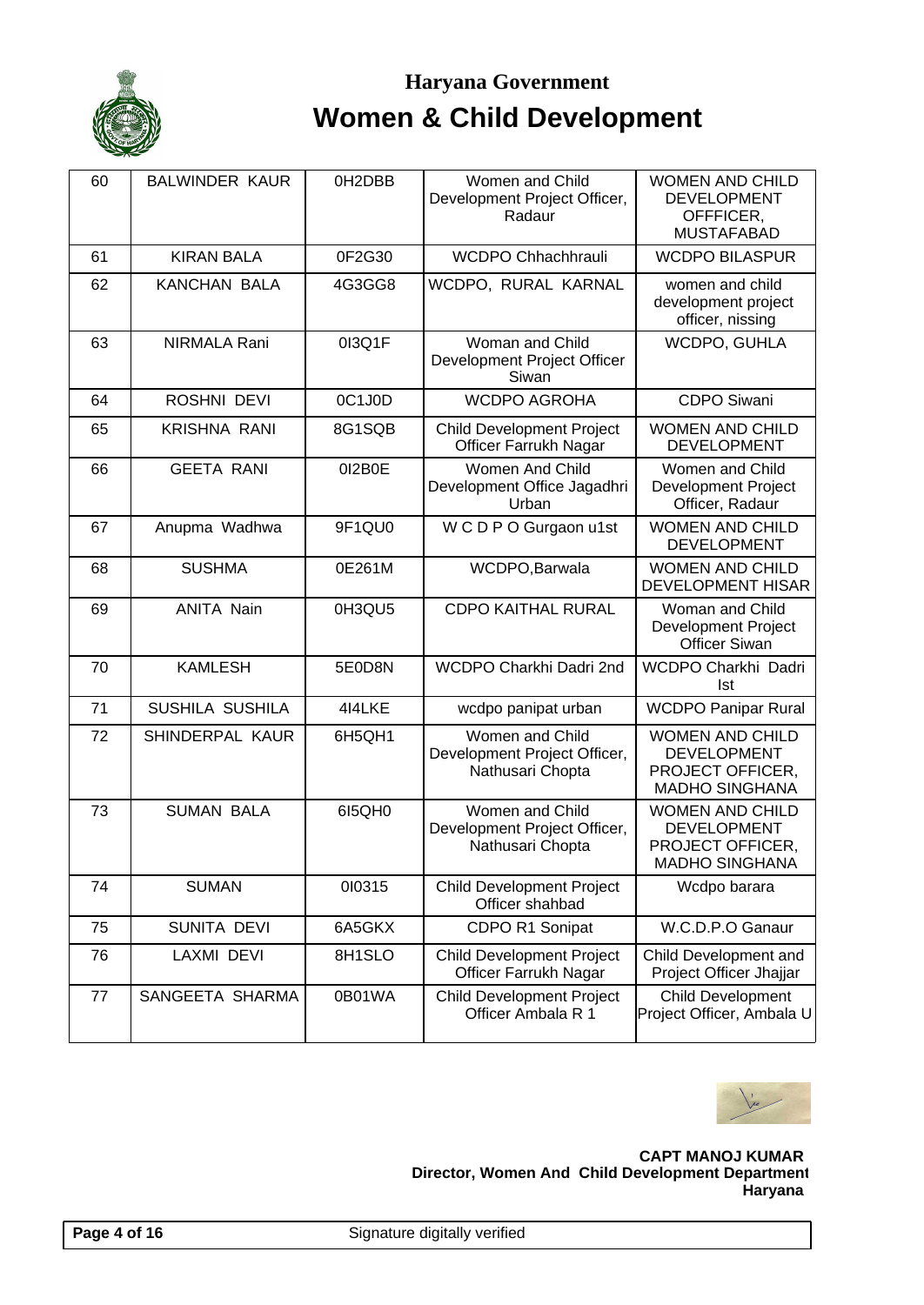

| 78  | ANJU                     | 0B01BD        | <b>Child Development Project</b><br>Officer, Ambala U        | <b>Child Development</b><br>Project Officer shahbad        |
|-----|--------------------------|---------------|--------------------------------------------------------------|------------------------------------------------------------|
| 79  | <b>MEENA RATTAN</b>      | 0F3K5T        | <b>WCDPO NILOKHERI</b>                                       | women and child<br>development project<br>officer, nissing |
| 80  | <b>REKHA</b>             | 0121ES        | womenand child development<br>office hisar 1                 | <b>WCDPO HISAR 2ND</b>                                     |
| 81  | <b>ANITA</b>             | 0E237J        | <b>WOMEN AND CHILD</b><br><b>DEVELOPMENT HISAR</b>           | <b>WCDPO HISAR 2ND</b>                                     |
| 82  | <b>NIRMALA</b>           | 1H5G4K        | <b>WCDPO Rai Office</b>                                      | <b>WCDPO KHARKHODA</b>                                     |
| 83  | SUNITA chaudhary         | 0C1WVW        | <b>WCDPO Panipar Rural</b>                                   | wcdpo panipat urban                                        |
| 84  | <b>KAMLA Malik</b>       | 1B2VF3        | <b>CDPO JIND URBAN</b>                                       | <b>CDPO JIND RURAL</b>                                     |
| 85  | <b>BIMLA DEVI</b>        | 8E0FHR        | <b>CDPO Siwani</b>                                           | CDPO Bhiwani R                                             |
| 86  | SANGITA CHAUHAN          | 7F0BIL        | <b>CDPO Bhiwani RII</b>                                      | CDPO Bhiwani R                                             |
| 87  | <b>RAJ BALA</b>          | 1E2BRQ        | Women And Child<br>Development Office Jagadhri<br>Urban      | <b>WCDPO BILASPUR</b>                                      |
| 88  | <b>SANTOSH KUMARI</b>    | 0E3QU8        | <b>CDPO KAITHAL RURAL</b>                                    | <b>WCDPO KAITHAL</b><br><b>URBAN</b>                       |
| 89  | <b>RAJ BALA DEVI</b>     | 0C5865        | <b>WCDPO Nahar</b>                                           | wcdpo Jatusana                                             |
| 90  | <b>INDU Bala</b>         | 2B2102        | <b>WOMEN AND CHILD</b><br><b>DEVELOPMENT HISAR</b>           | <b>WCDPO HISAR 2ND</b>                                     |
| 91  | SANTOSH JALINDRA         | 0H3JFI        | cdpo indri                                                   | <b>WCDPO NILOKHERI</b>                                     |
| 92  | <b>KRISHNA KUMARI</b>    | 0G0CB6        | CDPO Bhiwani R                                               | <b>CDPO Bhiwani RII</b>                                    |
| 93  | <b>SUMAN DEVI SHARMA</b> | 5B62QD        | cdpo Firozpur Zirkha                                         | <b>CDPO NAGINA</b>                                         |
| 94  | <b>HARPREET KAUR</b>     | 0C01KC        | <b>Child Development Project</b><br>Officer, Ambala U        | W AND CPO SHZ                                              |
| 95  | <b>RANJEET KOUR</b>      | 2B1GWJ        | Women and Child<br>Development Project Officer,<br>Fatehabad | <b>WCDPO RATIA</b>                                         |
| 96  | <b>RAJNI</b>             | 4E3GGA        | WCDPO, RURAL KARNAL                                          | WCDPO, Gharaunda                                           |
| 97  | <b>GARIMA</b>            | 01246F        | <b>WCDPO NARNAUND</b>                                        | WCDPO, Barwala                                             |
| 98  | <b>SUMAN MADHU</b>       | 6H3GEG        | women and child<br>Development officer, Karnal<br>Urban      | WCDPO, Gharaunda                                           |
| 99  | PARVEEN SHADAB           | 0E1ATI        | CDPO Palwal R 1                                              | CDPO Palwal R 2                                            |
| 100 | SAVITA DEVI              | <b>BC216D</b> | WCDPO HISAR 2ND                                              | <b>WOMEN AND CHILD</b><br><b>DEVELOPMENT HISAR</b>         |

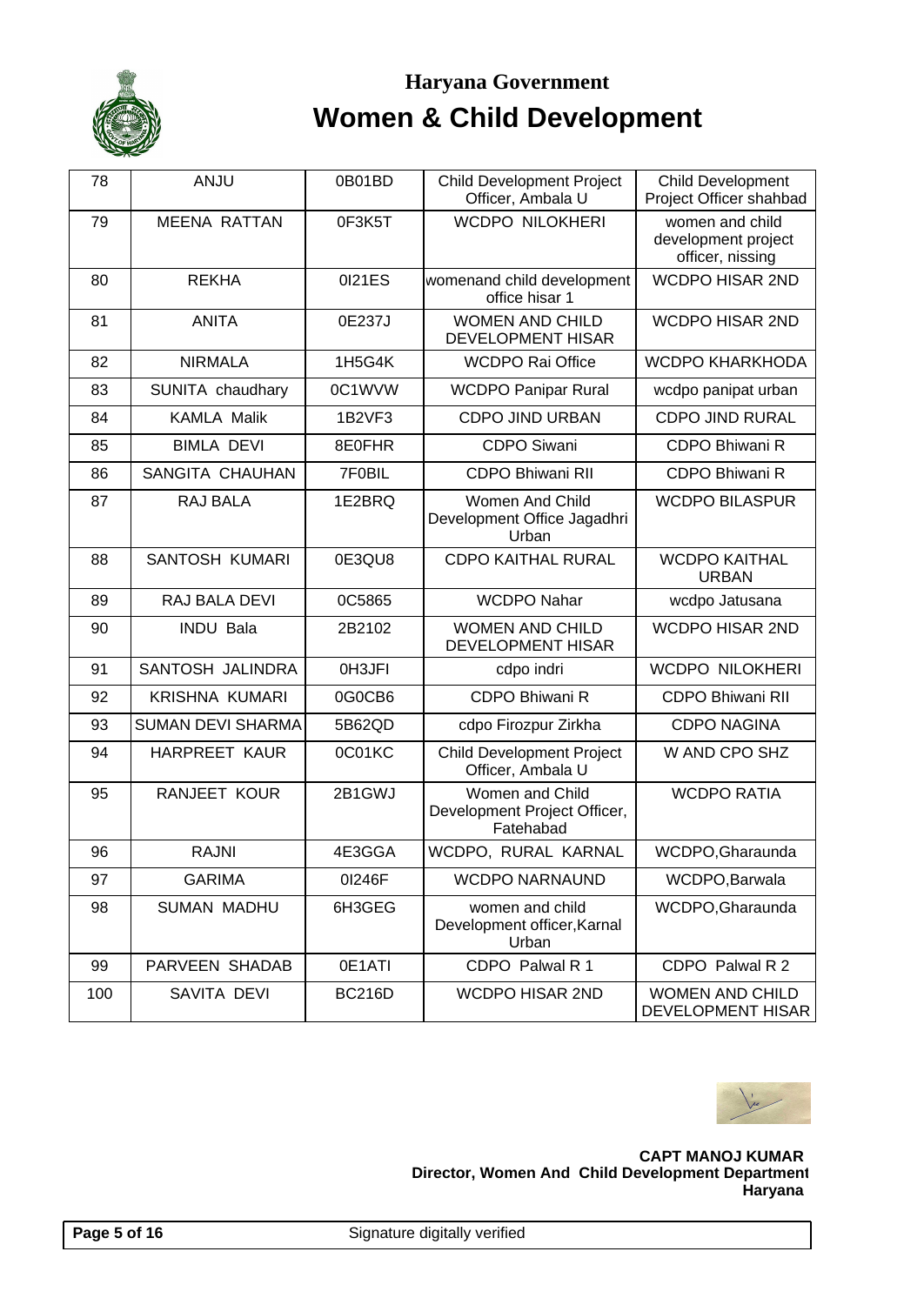

### Haryana Government **Women & Child Development**

| 101 | RAJ KUMARI           | 0C5SA8        | <b>WCDPO Ellenabad</b>                                                 | <b>WOMEN AND CHILD</b><br><b>DEVELOPMENT</b><br><b>PROJECT OFFICER</b><br><b>MANDI DABWALI</b> |
|-----|----------------------|---------------|------------------------------------------------------------------------|------------------------------------------------------------------------------------------------|
| 102 | <b>MANORMA</b>       | 0A246E        | <b>WOMEN AND CHILD</b><br><b>DEVELOPMENT HISAR</b>                     | WCDPO, Barwala                                                                                 |
| 103 | <b>KANTA TANWAR</b>  | 4R56YW        | <b>WCDPO U REWARI</b>                                                  | <b>CDPO Rewari</b>                                                                             |
| 104 | <b>POONAM</b>        | 0139V2        | <b>Child Development Project</b><br>Officer shahbad                    | Wcdpo barara                                                                                   |
| 105 | <b>SUMAN PAHUJA</b>  | 0C26VL        | WCDPO, Barwala                                                         | <b>WCDPO OFFICE</b><br><b>ADAMPUR</b>                                                          |
| 106 | <b>ARVINDER KAUR</b> | 0A04Y6        | hild Development Project<br>Officer, Pinjore                           | <b>WOMEN AND CHILD</b><br><b>DEVELOPMENT</b><br>OFFICER SADHAURA                               |
| 107 | <b>ASHA</b>          | 01255F        | W.C.D.P.O. UKLANA                                                      | WCDPO, Barwala                                                                                 |
| 108 | <b>MEENAKSHI</b>     | 0G3K5S        | <b>WCDPO NILOKHERI</b>                                                 | <b>Child Devlopment</b><br>Project Office Thanesar<br>R                                        |
| 109 | RAJ BALA BALA        | 0D1LIS        | Women and Child<br>Development Project Officer,<br><b>Bhattu Kalan</b> | <b>WCDPO OFFICE</b><br><b>ADAMPUR</b>                                                          |
| 110 | SUDESH DEVI          | 0A0HMN        | CDPO Bhiwani R                                                         | <b>CDPO BAWANI KHERA</b>                                                                       |
| 111 | <b>SARVESH</b>       | 0H246G        | <b>WCDPO OFFICE ADAMPUR</b>                                            | WCDPO, Barwala                                                                                 |
| 112 | SUNITA DAHIYA        | 4H160H        | <b>WCDPO FARIDABAD</b><br><b>URBAN</b>                                 | <b>WCDPO NIT2</b>                                                                              |
| 113 | MONIKA MALHOTRA      | <b>1A16LF</b> | <b>WCDPO FARIDABAD</b><br><b>URBAN</b>                                 | wcdpo NIT I                                                                                    |
| 114 | <b>RENU</b>          | 0C04Y4        | hild Development Project<br>Officer, Pinjore                           | Child Development<br>Project Officer, Ambala U                                                 |
| 115 | <b>CHANDERLEKHA</b>  | 0B2G2W        | Women And Child<br>Development Office Jagadhri<br>Urban                | <b>WOMEN AND CHILD</b><br><b>DEVELOPMENT</b><br>OFFFICER,<br><b>MUSTAFABAD</b>                 |
| 116 | RAJ makkar           | 1E0BIJ        | CDPO Bhiwani Urban                                                     | <b>CDPO BAWANI KHERA</b>                                                                       |
| 117 | <b>SUNITA</b>        | 0E2W4B        | <b>WCDPO KATHURA</b>                                                   | <b>WCDPO Mudlana</b>                                                                           |
| 118 | KAMLA DEVI           | 1G661F        | CDPO Punhana II                                                        | <b>WCDPO PUNHANA R1</b>                                                                        |
| 119 | <b>ANJU</b>          | 0F4MGF        | <b>CDPO SAMALKHA</b>                                                   | child Development<br>Project Officer Bapoli                                                    |
| 120 | <b>BIMLA ARYA</b>    | 0C1LIT        | <b>WCDPO HISAR 2ND</b>                                                 | W.C.D.P.O. UKLANA                                                                              |
| 121 | USHA Rani            | 0F1H1B        | <b>WCDPO TOHANA</b>                                                    | <b>WCDPO JAKHAL</b>                                                                            |

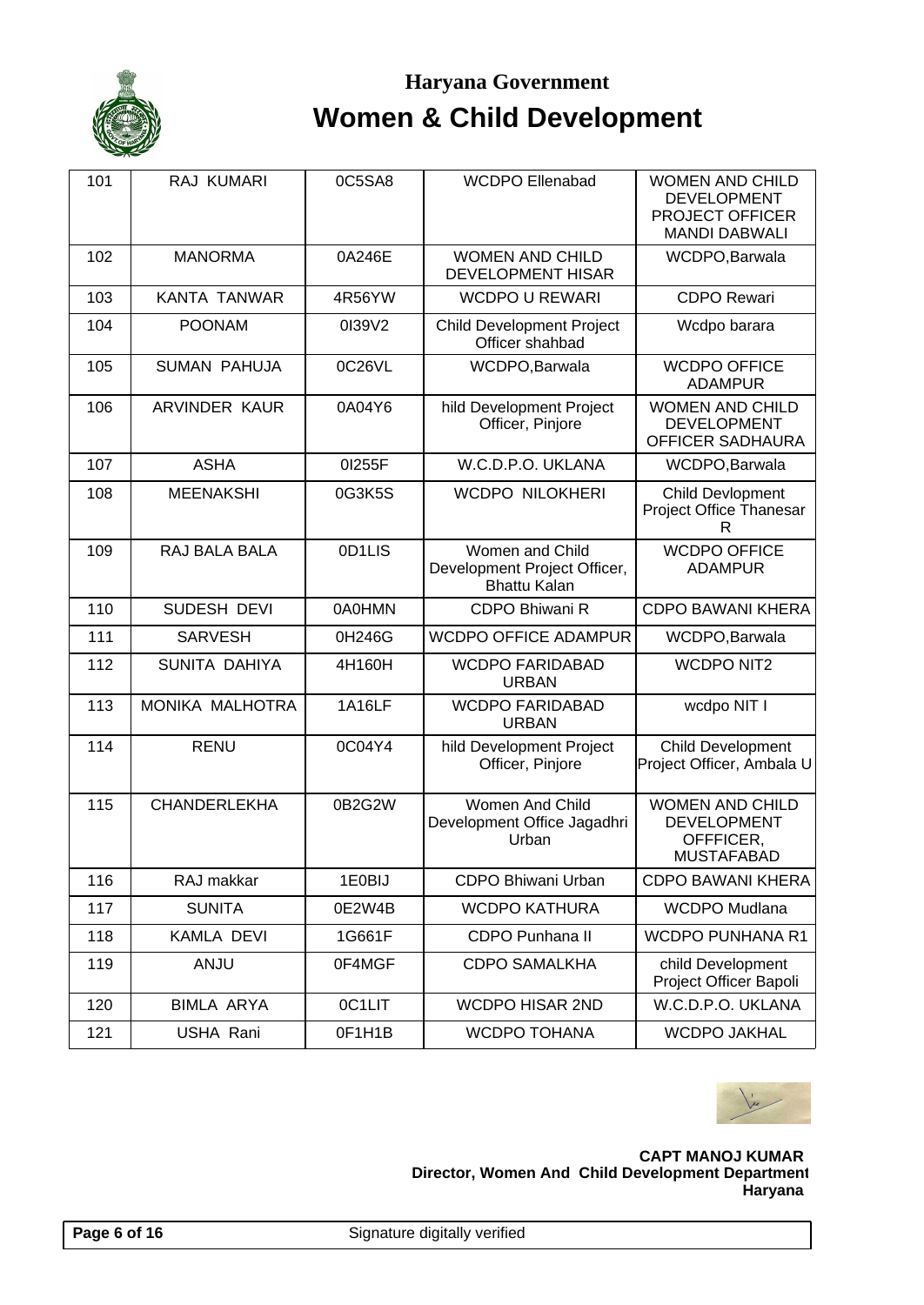

| 122 | <b>SUSHILA</b>       | 7R4LKK        | <b>WCDPO Panipar Rural</b>                                             | wcdpo panipat urban                                                            |
|-----|----------------------|---------------|------------------------------------------------------------------------|--------------------------------------------------------------------------------|
| 123 | PUSHPA YADAV         | <b>1F56UF</b> | <b>WCDPO U REWARI</b>                                                  | <b>CDPO Rewari</b>                                                             |
| 124 | <b>KUSAM LATA</b>    | 012C13        | <b>WCDPO BILASPUR</b>                                                  | <b>WOMEN AND CHILD</b><br><b>DEVELOPMENT</b><br>OFFFICER,<br><b>MUSTAFABAD</b> |
| 125 | KAUSHAL BAI          | 0J1LQE        | Women and Child<br>Development Project Officer,<br><b>Bhattu Kalan</b> | Women and Child<br><b>Development Project</b><br>Officer, Nathusari<br>Chopta  |
| 126 | SANTOSH KUMARI       | 1G0DDB        | WCDPO Charkhi Dadri Ist                                                | <b>WCDPO KHARKHODA</b>                                                         |
| 127 | <b>USHA KUMARI</b>   | 0D6602        | <b>WCDPO PUNHANA R1</b>                                                | <b>CDPO Punhana II</b>                                                         |
| 128 | <b>ANITA</b>         | 1H0BIG        | CDPO Bhiwani Urban                                                     | wcdpo Badhra                                                                   |
| 129 | <b>LATA RANI</b>     | <b>FM01H8</b> | <b>Child Development Project</b><br>Officer, Saha                      | <b>Child Development</b><br>Project Officer, Ambala U                          |
| 130 | <b>SHAKUNTLA</b>     | 2O3HFK        | WCDPO ASSANDH                                                          | Women and Child<br>Development Project<br>Officer Madlauda                     |
| 131 | <b>MUKESH</b>        | 7r2o2j        | Child Development and<br>Project Officer Jhajjar                       | CDPO Bahadurgarh R 1                                                           |
| 132 | <b>KIRAN BALA</b>    | 0F01K9        | <b>Child Development Project</b><br>Officer, Ambala U                  | <b>Child Development</b><br>Project Officer shahbad                            |
| 133 | <b>SUNIL</b>         | 0D4F4R        | <b>CDPO MORNI</b>                                                      | <b>Child Development</b><br>Project Officer, Ambala U                          |
| 134 | <b>USHA RANI</b>     | 0D0GLM        | <b>CDPO BAWANI KHERA</b>                                               | cdpo tosham                                                                    |
| 135 | <b>SUNITA</b>        | 01313C        | WCDPO, Gharaunda                                                       | wcdpo panipat urban                                                            |
| 136 | MOHINI devi          | 7G4PIT        | <b>CDPO ISRANA</b>                                                     | Women and Child<br><b>Development Project</b><br>Officer Madlauda              |
| 137 | <b>JOGINDER Kaur</b> | 0A1KAM        | <b>WCDPO JAKHAL</b>                                                    | <b>WCDPO TOHANA</b>                                                            |
| 138 | PARVEEN Lata         | 0H1U5A        | CHILD DEVELOPMENT<br><b>PROJECT OFFICER</b>                            | <b>Child Development</b><br>Project Officer Farrukh<br>Nagar                   |
| 139 | ANNU RANI            | 0C17VU        | <b>WCDPO FARIDABAD</b><br><b>URBAN</b>                                 | wcdpo NIT I                                                                    |
| 140 | <b>BIMLA Devi</b>    | 7G0BIK        | <b>CDPO Bhiwani RII</b>                                                | cdpo tosham                                                                    |
| 141 | RAJESH KUMARI        | 0M1STS        | <b>CHILD DEVELOPMENT</b><br><b>PROJECT OFFICER</b>                     | <b>Child Development</b><br>Project Officer Farrukh<br>Nagar                   |
| 142 | <b>SUNITA</b>        | 0A3HKV        | WCDPO ASSANDH                                                          | <b>CDPO Rajound</b>                                                            |

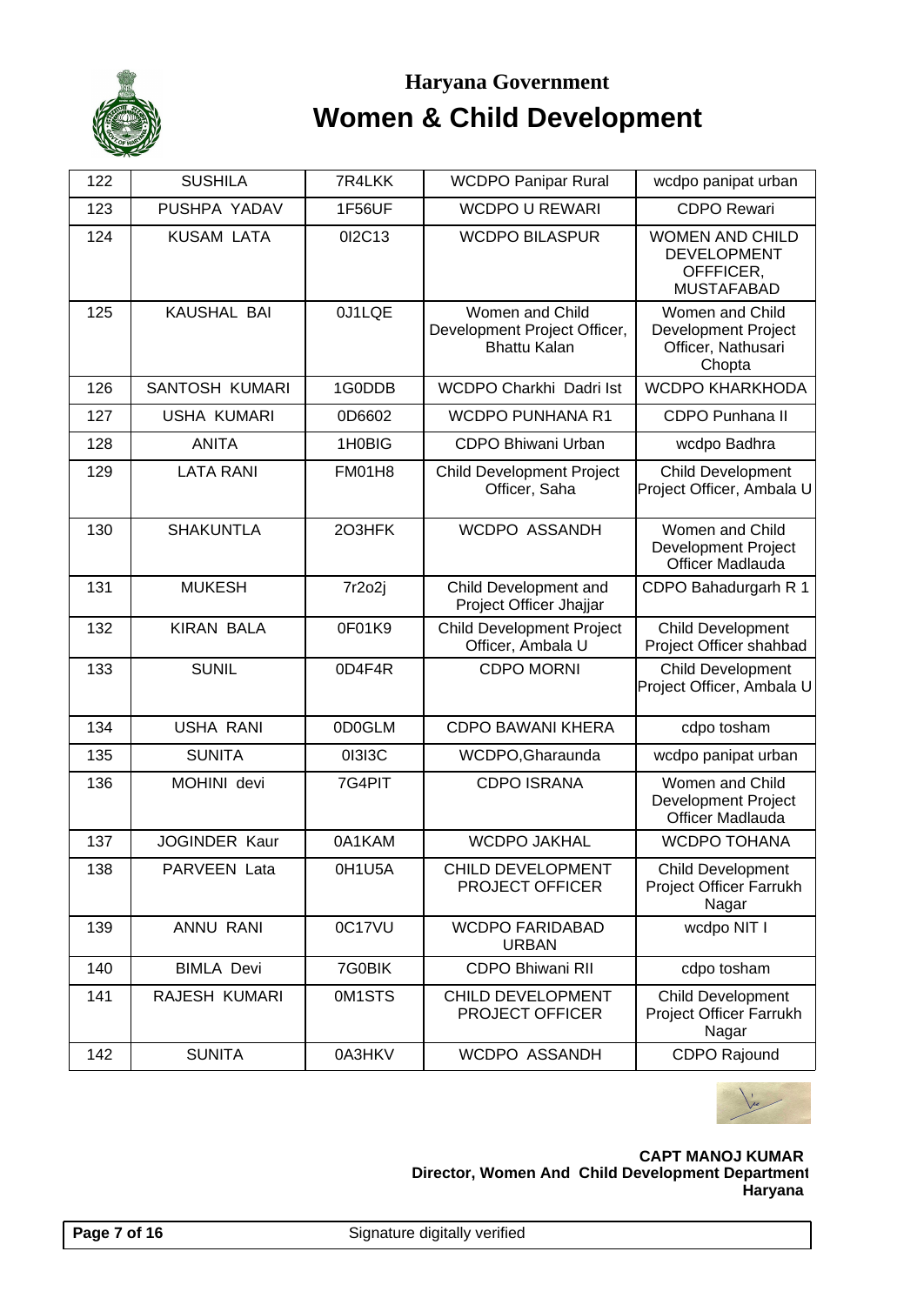

| 143 | SHEELA DEVI         | 0A4MQS        | child Development Project<br>Officer Bapoli                     | <b>CDPO SAMALKHA</b>                                                |
|-----|---------------------|---------------|-----------------------------------------------------------------|---------------------------------------------------------------------|
| 144 | REKHA devi          | NP2XCM        | <b>WCDPO Narwana11</b>                                          | <b>WCDPO Narwana 1</b>                                              |
| 145 | SHEELA KUMARI       | 1C5G4P        | <b>WCDPO Rai Office</b>                                         | W.C.D.P.O Ganaur                                                    |
| 146 | <b>ANITA RANI</b>   | 9E457O        | <b>CDPO KANINA</b>                                              | WCDPO Mohindergarh                                                  |
| 147 | <b>KAMLESH</b>      | 0M2YLT        | W CDPO PILLUKHERA                                               | <b>CDPO JIND RURAL</b>                                              |
| 148 | <b>MANJU</b>        | 1G2N3I        | CHILD DEVELOPMENT<br><b>PROJECT OFFICER</b><br><b>MATANHAIL</b> | <b>WCDPO Nahar</b>                                                  |
| 149 | <b>NEELIMA</b>      | 0E629N        | cdpo Firozpur Zirkha                                            | <b>CDPO NAGINA</b>                                                  |
| 150 | SURESH Bala         | 0F4OAA        | Women and Child<br>Development Project Officer<br>Madlauda      | wcdpo panipat urban                                                 |
| 151 | MANISHA yadav       | 9F457N        | <b>CDPO KANINA</b>                                              | WCDPO Mohindergarh                                                  |
| 152 | <b>POONAM</b>       | 9A2MN6        | CDPO Beri at Dighal                                             | Child Development and<br>Project Officer Jhajjar                    |
| 153 | SUSHILA DEVI DEVI   | DI9SHE        | wcdpo panipat urban                                             | <b>WCDPO Nahar</b>                                                  |
| 154 | <b>SUDESH</b>       | DD516H        | <b>WCDPO KHARKHODA</b>                                          | <b>WCDPO Rai Office</b>                                             |
| 155 | <b>BEENA DEVI</b>   | 4A5HWD        | W.C.D.P.O Ganaur                                                | <b>CDPO SAMALKHA</b>                                                |
| 156 | <b>SUNITA</b>       | 1J244X        | <b>WCDPO NARNAUND</b>                                           | <b>CDPO JIND RURAL</b>                                              |
| 157 | <b>SUMAN</b>        | 2G9TIY        | <b>CDPO JIND RURAL</b>                                          | WCDPO, JULANA                                                       |
| 158 | <b>SAROJ BALA</b>   | GI9RWO        | wcdpo panipat urban                                             | <b>CDPO ISRANA</b>                                                  |
| 159 | <b>BIRMATI</b>      | MJ3QB0        | <b>CDPO KAITHAL RURAL</b>                                       | Woman and Child<br>Development Project<br><b>Officer Siwan</b>      |
| 160 | <b>SUMAN KUMARI</b> | LH3QW9        | <b>WCDPO KAITHAL URBAN</b>                                      | <b>CDPO KAITHAL RURAL</b>                                           |
| 161 | <b>SEEMA DEVI</b>   | <b>EH360N</b> | <b>CDPO Pundri</b>                                              | <b>CDPO KAITHAL RURAL</b>                                           |
| 162 | <b>KIRAN BALA</b>   | AH9RT7        | <b>WOMEN AND CHILD</b><br><b>DEVELOPMENT</b>                    | <b>Child Development</b><br><b>Project Officer Farrukh</b><br>Nagar |
| 163 | <b>SONA</b>         | 0A3TDQ        | <b>CDPO Rajound</b>                                             | <b>WCDPO KAITHAL</b><br><b>URBAN</b>                                |
| 164 | <b>RAJBALA</b>      | 112N3P        | <b>CHILD DEVELOPMENT</b><br>PROJECT OFFICER<br><b>MATANHAIL</b> | CDPO Beri at Dighal                                                 |
| 165 | <b>ANITA KUMARI</b> | HE42WL        | WCDPO Mohindergarh                                              | <b>CDPO Rewari</b>                                                  |
| 166 | <b>ANITA</b>        | 7D9RB5        | <b>CDPO KAITHAL RURAL</b>                                       | <b>WCDPO KAITHAL</b><br><b>URBAN</b>                                |
| 167 | <b>ANTIM Sharma</b> | <b>YI9R29</b> | wcdpo Jatusana                                                  | <b>WCDPO U REWARI</b>                                               |

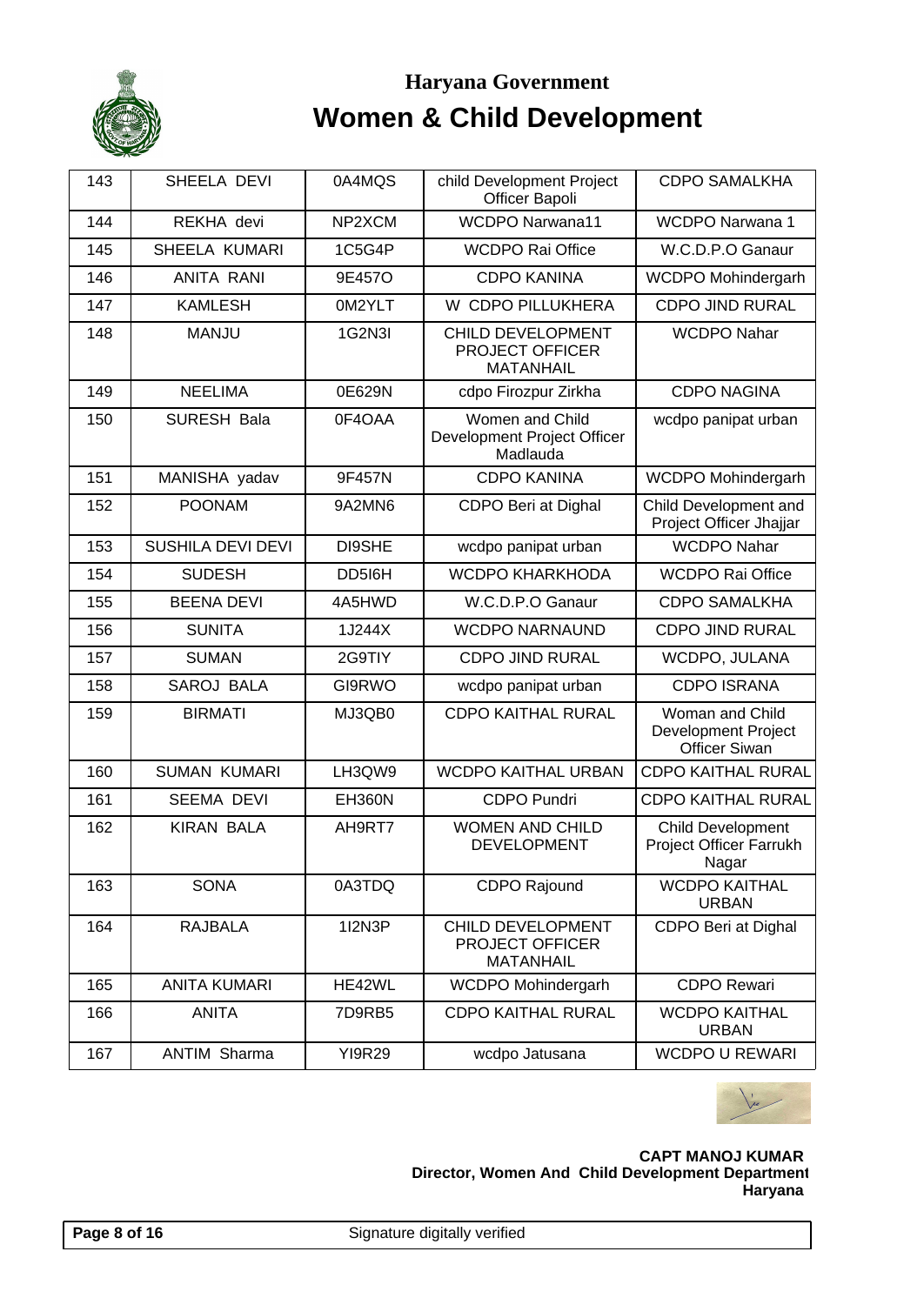

# Haryana Government **Women & Child Development**

| 168 | <b>PRAMILA</b>       | 0D4OE8        | Women and Child<br>Development Project Officer<br>Madlauda   | <b>CDPO SAMALKHA</b>                                                                      |
|-----|----------------------|---------------|--------------------------------------------------------------|-------------------------------------------------------------------------------------------|
| 169 | <b>SANTOSH</b>       | 9H58V2        | <b>WCDPO Nahar</b>                                           | wcdpo Jatusana                                                                            |
| 170 | <b>POONAM</b>        | 0F2N0W        | <b>WCDPO KHARKHODA</b>                                       | W.C.D.P.O Ganaur                                                                          |
| 171 | MISHU Rani           | LE1IFL        | <b>WCDPO RATIA</b>                                           | Women and Child<br><b>Development Project</b><br>Officer, Fatehabad                       |
| 172 | <b>NITU JAIN</b>     | SI9T06        | Women and Child<br>Development Project Officer,<br>Fatehabad | Women and Child<br><b>Development Project</b><br>Officer, Bhattu Kalan                    |
| 173 | <b>EKTA</b>          | <b>AG56L5</b> | <b>WCDPO Khol</b>                                            | wcdpo Jatusana                                                                            |
| 174 | <b>SEEMA</b>         | 1A2XA7        | <b>CDPO JIND RURAL</b>                                       | W CDPO PILLUKHERA                                                                         |
| 175 | <b>INDU</b>          | 7A9RBH        | cdpo pehowa                                                  | <b>CDPO KAITHAL RURAL</b>                                                                 |
| 176 | <b>SONIA</b>         | 0E2G04        | <b>WCDPO Chhachhrauli</b>                                    | <b>WOMEN AND CHILD</b><br><b>DEVELOPMENT</b><br>OFFFICER,<br><b>MUSTAFABAD</b>            |
| 177 | <b>KARAMJIT</b> kaur | JA1HDL        | <b>WCDPO TOHANA</b>                                          | <b>WCDPO BHUNA</b>                                                                        |
| 178 | <b>SEENAM</b>        | <b>DB4N84</b> | <b>CDPO SAMALKHA</b>                                         | W.C.D.P.O Ganaur                                                                          |
| 179 | POONAM SHARMA        | DB3KWK        | <b>WCDPO NILOKHERI</b>                                       | <b>Child Devlopment</b><br>Project Office Thanesar<br>R                                   |
| 180 | <b>MINAKSHI DEVI</b> | 5H2YMA        | W CDPO PILLUKHERA                                            | <b>CDPO JIND RURAL</b>                                                                    |
| 181 | <b>SUMAN</b>         | <b>NA2X94</b> | <b>WCDPO Narwana 1</b>                                       | <b>WCDPO KALAYAT</b>                                                                      |
| 182 | <b>SUMAN BAI</b>     | HA42WP        | WCDPO Mohindergarh                                           | <b>CDPO ATELI</b>                                                                         |
| 183 | VANDANA              | PG9S1T        | <b>CDPO Rewari</b>                                           | CHILD DEVELOPMENT<br>PROJECT OFFICER                                                      |
| 184 | <b>MEENU RANI</b>    | 6F9RX9        | <b>CDPO KAITHAL RURAL</b>                                    | <b>CDPO Pundri</b>                                                                        |
| 185 | <b>SHOBHA</b>        | 8F9TAA        | <b>Child Devlopment Project</b><br><b>Office Thanesar R</b>  | cdpo pehowa                                                                               |
| 186 | SHEETAL Devi         | <b>EL3U58</b> | <b>CDPO Pundri</b>                                           | <b>CDPO KAITHAL RURAL</b>                                                                 |
| 187 | SUSHILA DEVI         | BA2211        | <b>WCDPO OFFICE ADAMPUR</b>                                  | Women and Child<br><b>Development Project</b><br>Officer, Bhattu Kalan                    |
| 188 | <b>RACHANA</b>       | XG9RKU        | WCDPO Sirsa urban                                            | <b>WOMEN AND CHILD</b><br><b>DEVELOPMENT</b><br>PROJECT OFFICER,<br><b>MADHO SINGHANA</b> |
| 189 | <b>MONIKA DANGI</b>  | 6B9UU4        | <b>Child Development Project</b><br>Officer, Ambala U        | <b>Child Development</b><br>Project Officer shahbad                                       |

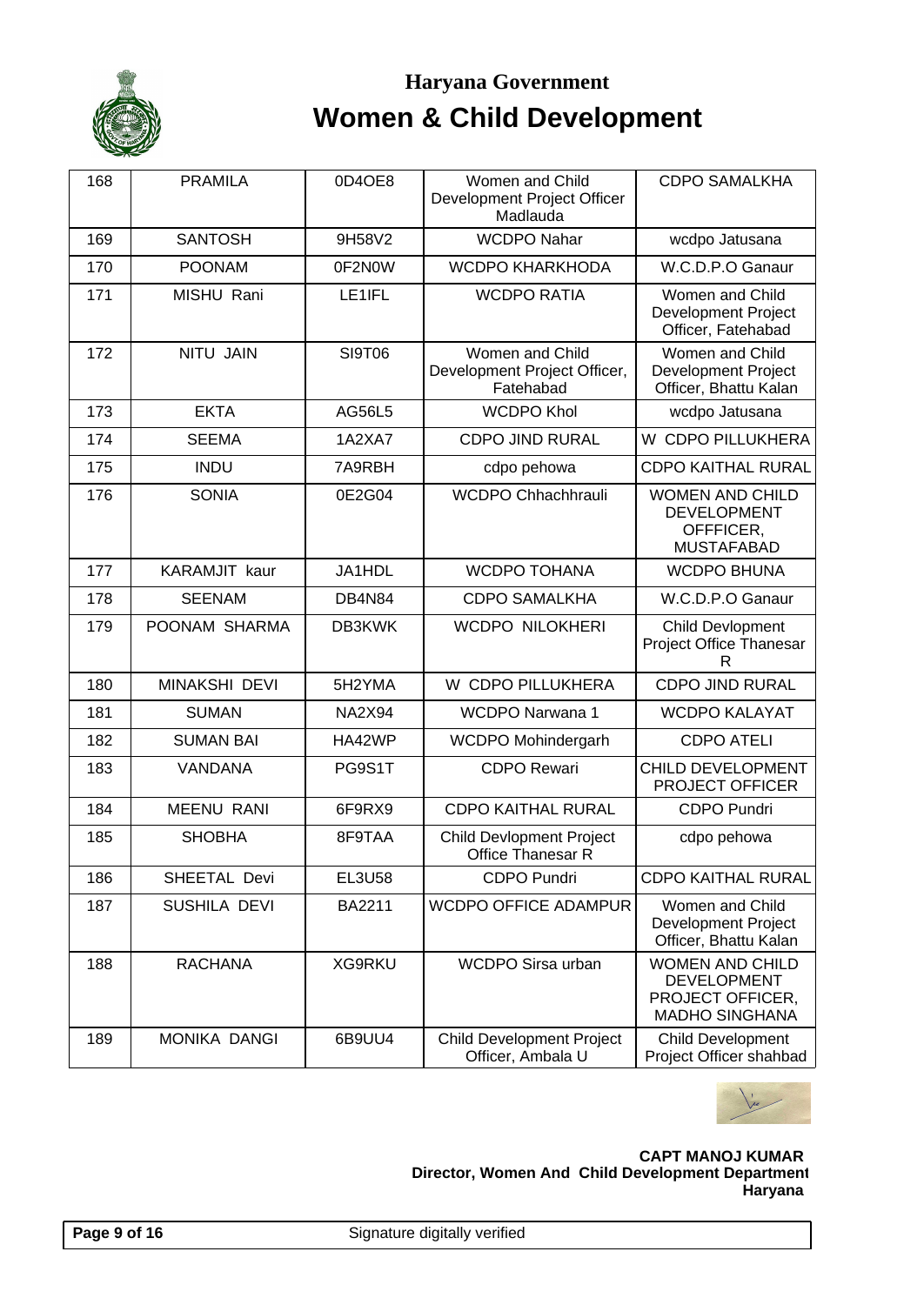

| 190 | <b>GITANJALI</b>     | BF2WRU        | WCDPO, JULANA                                             | Child Development and<br>Project Officer Jhajjar                  |
|-----|----------------------|---------------|-----------------------------------------------------------|-------------------------------------------------------------------|
| 191 | SIMITA Dhiman        | <b>TI162P</b> | <b>WCDPO NIT2</b>                                         | <b>WCDPO FARIDABAD</b><br><b>URBAN</b>                            |
| 192 | POONAM DEVI          | OE9QS7        | <b>WCDPO KAITHAL URBAN</b>                                | <b>CDPO Pundri</b>                                                |
| 193 | REKHA DEVI           | 8I1SJY        | <b>Child Development Project</b><br>Officer Farrukh Nagar | CHILD DEVELOPMENT<br>PROJECT OFFICER<br><b>MATANHAIL</b>          |
| 194 | <b>MANJU LATA</b>    | KF6175        | CDPO Nuh II                                               | <b>WCDPOSOHNA</b>                                                 |
| 195 | <b>SUMAN RANI</b>    | 4G01J5        | Women And Child<br>Development Office Jagadhri<br>Urban   | WCDPO Chhachhrauli                                                |
| 196 | SANGEETA KUMARI      | DD4M2I        | child Development Project<br>Officer Bapoli               | Women and Child<br><b>Development Project</b><br>Officer Madlauda |
| 197 | SUSHMA YADAV         | 8F1SK0        | <b>Child Development Project</b><br>Officer Farrukh Nagar | <b>WCDPOSOHNA</b>                                                 |
| 198 | <b>MEENAKSHI</b>     | FI5HLN        | W.C.D.P.O Ganaur                                          | Child Development<br>Project Officer shahbad                      |
| 199 | <b>NEELAM</b>        | <b>AGOCEB</b> | wcdpo Badhra                                              | <b>WCDPO Mohindergarh</b>                                         |
| 200 | SUNITA Kumari        | QB1754        | W.C.D.P.O.Ballabgarh Zone                                 | <b>WCDPO FARIDABAD</b><br><b>URBAN</b>                            |
| 201 | <b>POOJA</b>         | <b>BF4591</b> | <b>CDPO KANINA</b>                                        | <b>WCDPO Nangal</b><br>Choudhry                                   |
| 202 | <b>JYOTSNA SINGH</b> | 811SLN        | <b>Child Development Project</b><br>Officer Farrukh Nagar | CHILD DEVELOPMENT<br>PROJECT OFFICER                              |
| 203 | <b>SAROJ</b>         | PB9UDB        | CDPO Palwal R 2                                           | CDPO Palwal R 1                                                   |
| 204 | <b>PAYAL</b>         | 0F2GWG        | Women And Child<br>Development Office Jagadhri<br>Urban   | WCDPO Chhachhrauli                                                |
| 205 | <b>NISHA</b>         | <b>PB9S44</b> | <b>CDPO Rewari</b>                                        | CHILD DEVELOPMENT<br>PROJECT OFFICER                              |
| 206 | <b>KRISHNA</b>       | 5F9T9N        | <b>WCDPO Rai Office</b>                                   | W.C.D.P.O Ganaur                                                  |
| 207 | <b>SEEMA</b>         | 3136DB        | <b>CDPO THANESAR U</b>                                    | cdpo pehowa                                                       |
| 208 | <b>RITU</b>          | <b>NI2X95</b> | <b>WCDPO Narwana 1</b>                                    | <b>WCDPO KALAYAT</b>                                              |
| 209 | <b>SEEMA</b>         | TG41SL        | <b>WCDPO NARNAUL URBAN</b>                                | <b>WCDPO Nangal</b><br>Choudhry                                   |
| 210 | VANDANA KAMBOJ       | BA2DK7        | Women and Child<br>Development Project Officer,<br>Radaur | Women And Child<br>Development Office<br>Jagadhri Urban           |

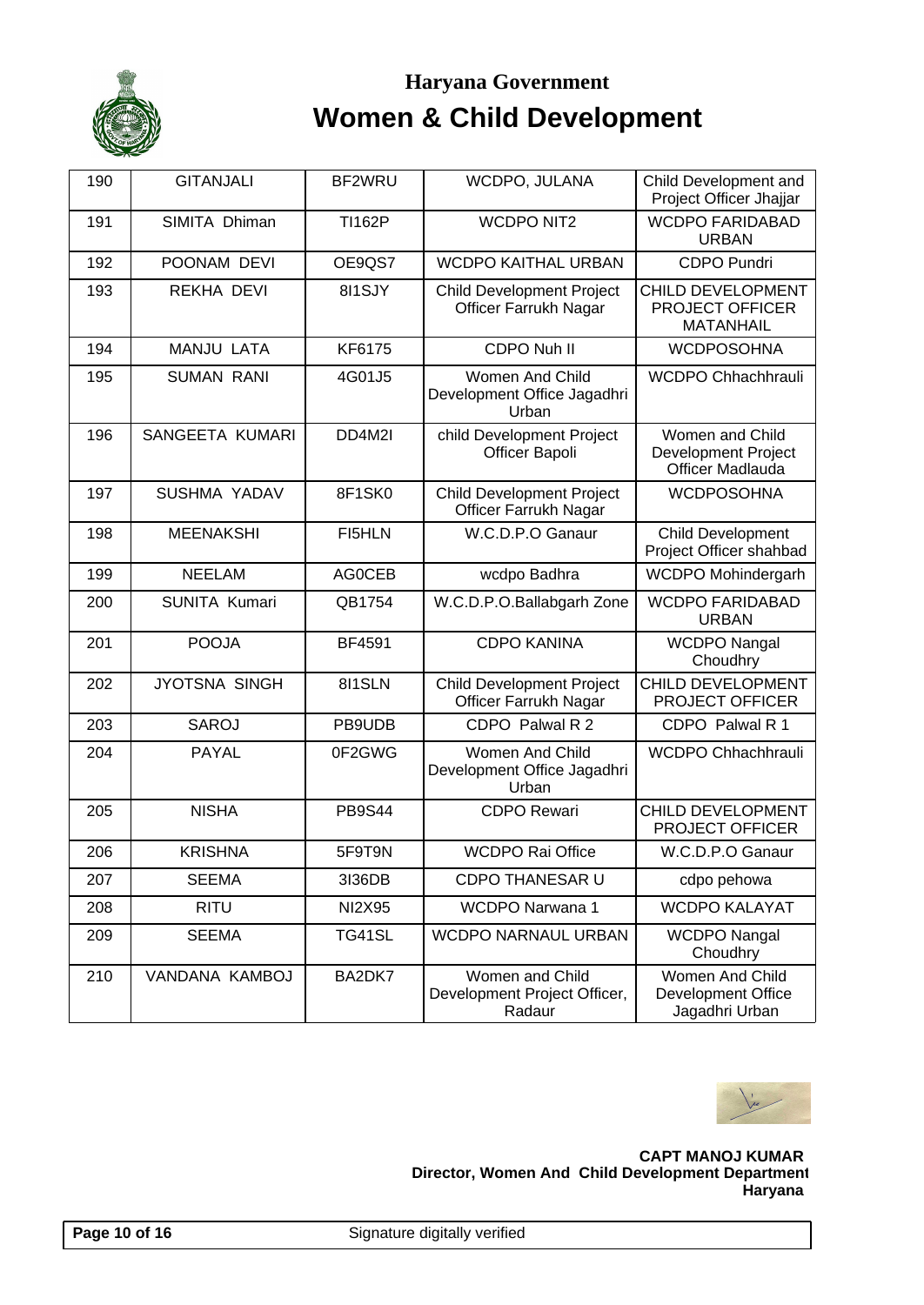

| 211 | <b>HEMLATA</b>        | <b>UB4198</b> | <b>WCDPO NARNAUL RURAL</b>                                          | <b>Child Development</b><br>Project Officer Farrukh<br>Nagar                   |
|-----|-----------------------|---------------|---------------------------------------------------------------------|--------------------------------------------------------------------------------|
| 212 | <b>PANKAJ</b>         | 9B1JQX        | <b>WCDPO BHUNA</b>                                                  | Women and Child<br><b>Development Project</b><br>Officer, Fatehabad            |
| 213 | SUNITA Nagar          | <b>TA162O</b> | <b>WCDPO NIT2</b>                                                   | <b>WCDPO FARIDABAD</b><br><b>URBAN</b>                                         |
| 214 | POOJA YADAV           | OA9UNL        | W C D P O Gurgaon u1st                                              | <b>Child Development</b><br><b>Project Officer Farrukh</b><br>Nagar            |
| 215 | <b>SALONI</b>         | <b>RI23I4</b> | CDPO HANSI 1                                                        | <b>WCDPO NARNAUND</b>                                                          |
| 216 | <b>RITU</b>           | GC31AU        | W CDPO SAFIDON                                                      | WCDPO ASSANDH                                                                  |
| 217 | POOJA RANI            | <b>EK3U59</b> | <b>CDPO Pundri</b>                                                  | CDPO Rajound                                                                   |
| 218 | <b>ARCHNA</b>         | MB9SNX        | <b>WCDPO HISAR 2ND</b>                                              | <b>WCDPO BHUNA</b>                                                             |
| 219 | <b>POONAM</b>         | QC1753        | W.C.D.P.O.Ballabgarh Zone                                           | <b>WCDPO FARIDABAD</b><br><b>URBAN</b>                                         |
| 220 | <b>REKHA</b>          | EA1WB4        | <b>WCDPOSOHNA</b>                                                   | <b>WCDPO NO.1 TAURU</b>                                                        |
| 221 | HARDEEPKAUR kaur      | LF1IFK        | <b>WCDPO RATIA</b>                                                  | Women and Child<br><b>Development Project</b><br>Officer, Fatehabad            |
| 222 | <b>RAJ RANI KAITH</b> | RD17SW        | <b>WCDPO Ballabgarh Rural</b>                                       | wcdpo NIT I                                                                    |
| 223 | <b>SHALU RANI</b>     | QI17EX        | <b>WCDPO Ballabgarh Rural</b>                                       | wcdpo NIT I                                                                    |
| 224 | <b>MENKA DEVI</b>     | AH3MLQ        | women and child<br>development project officer,<br>nissing          | WCDPO ASSANDH                                                                  |
| 225 | <b>HARJEET KAUR</b>   | <b>OA9UQI</b> | Women and Child<br>Development Project Officer,<br>Nathusari Chopta | CHILD DEVELOPMENT<br>PROJECT OFFICER<br><b>ODHAN</b>                           |
| 226 | <b>MANGLESH RANI</b>  | 9B1JTU        | <b>WCDPO BHUNA</b>                                                  | <b>WCDPO TOHANA</b>                                                            |
| 227 | <b>PINKI</b>          | 4B3WDI        | CDPO Rajound                                                        | WCDPO, GUHLA                                                                   |
| 228 | <b>GAMAN RANI</b>     | PA9U2N        | CDPO Palwal R 2                                                     | CDPO Palwal R 1                                                                |
| 229 | <b>MONIKA RANI</b>    | AC2CT7        | <b>WCDPO BILASPUR</b>                                               | <b>WOMEN AND CHILD</b><br><b>DEVELOPMENT</b><br>OFFFICER,<br><b>MUSTAFABAD</b> |
| 230 | <b>MANJU BANSAL</b>   | 419R7G        | <b>WCDPO KAITHAL URBAN</b>                                          | <b>CDPO Rajound</b>                                                            |
| 231 | <b>SIMPY</b>          | AA68GM        | <b>WCDPO NO.1 TAURU</b>                                             | wcdpo NIT I                                                                    |
| 232 | PINKY SHARMA          | VA16MK        | <b>WCDPO FARIDABAD</b><br><b>RURAL</b>                              | W.C.D.P.O.Ballabgarh<br>Zone                                                   |

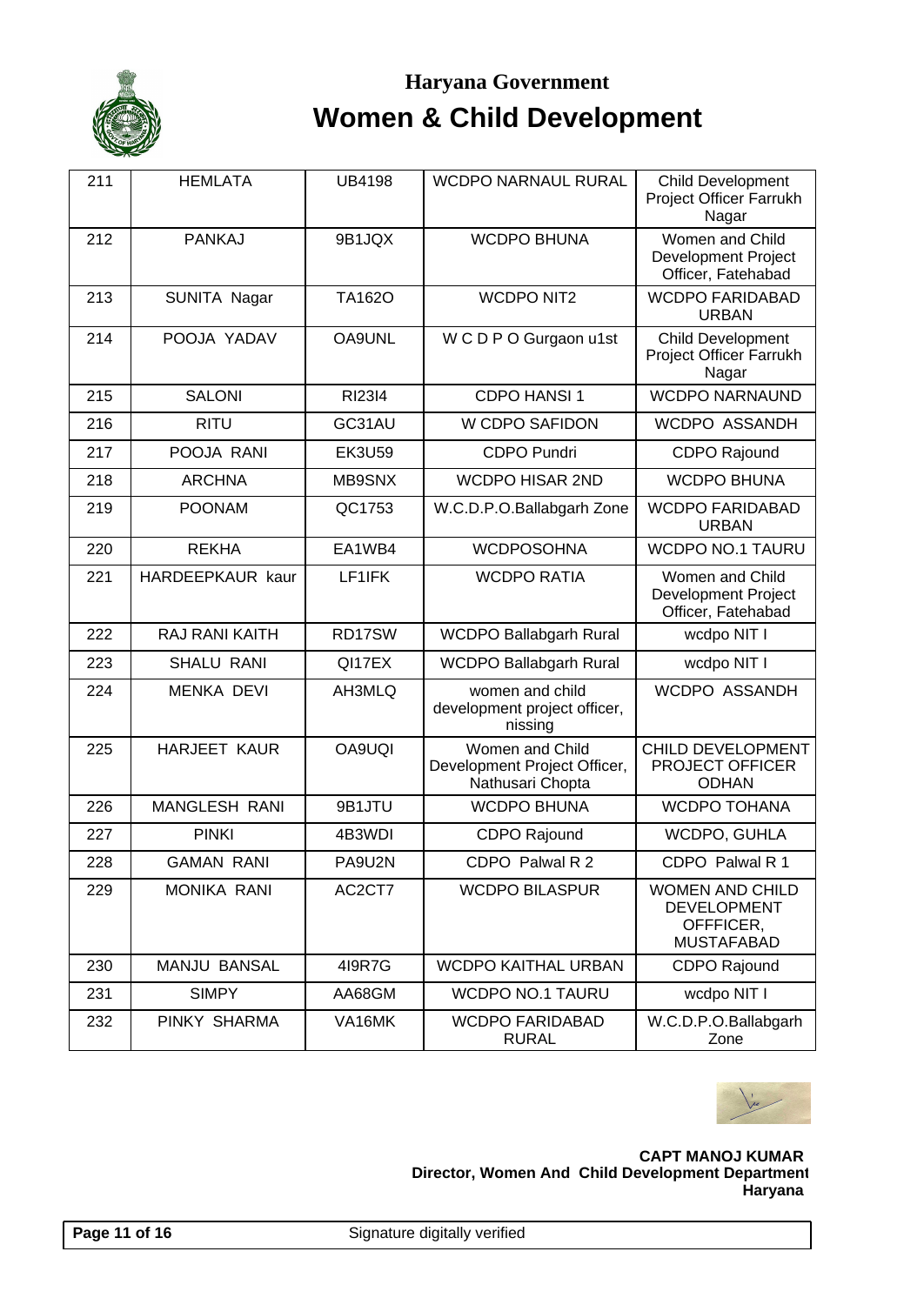

| 233 | <b>KAMLESH</b>    | 1D2XA4        | <b>CDPO JIND RURAL</b>                                               | <b>WCDPO FARIDABAD</b><br><b>RURAL</b>                              |
|-----|-------------------|---------------|----------------------------------------------------------------------|---------------------------------------------------------------------|
| 234 | <b>SUMITRA</b>    | DF5INY        | <b>WCDPO KHARKHODA</b>                                               | <b>WCDPO FARIDABAD</b><br><b>RURAL</b>                              |
| 235 | <b>VIBHUTI</b>    | 0F0HJ3        | womenand child development<br>office hisar 1                         | <b>WCDPO FARIDABAD</b><br><b>RURAL</b>                              |
| 236 | <b>BIMLA</b> devi | 4j4vku        | CDPO Bhiwani R                                                       | <b>WCDPO FARIDABAD</b><br><b>RURAL</b>                              |
| 237 | <b>REKHA</b>      | 5E0BBD        | <b>CDPO Bhiwani R</b>                                                | <b>WCDPO FARIDABAD</b><br><b>RURAL</b>                              |
| 238 | <b>BHARAMKALI</b> | <b>DC5161</b> | <b>WCDPO KHARKHODA</b>                                               | <b>WCDPO FARIDABAD</b><br><b>URBAN</b>                              |
| 239 | NEERU YADAV       | YC9R3N        | wcdpo Jatusana                                                       | <b>WCDPO FARIDABAD</b><br><b>URBAN</b>                              |
| 240 | ANU Bala          | 0H3MA2        | women and child<br>development project officer,<br>nissing           | WCDPO Ballabgarh<br>Rural                                           |
| 241 | <b>RAJBALA</b>    | HD42WM        | WCDPO Mohindergarh                                                   | WCDPO Ballabgarh<br>Rural                                           |
| 242 | PINKY SHARMA      | 9H58XI        | <b>WCDPO Nahar</b>                                                   | WCDPO Ballabgarh<br>Rural                                           |
| 243 | PARWARI DEVI      | 5C0D33        | WCDPO Charkhi Dadri Ist                                              | WCDPO Ballabgarh<br>Rural                                           |
| 244 | POONAM DEVI       | MD3I7I        | WCDPO, Gharaunda                                                     | WCDPO Ballabgarh<br>Rural                                           |
| 245 | <b>KARUNA</b>     | 7F9TVH        | women and child<br>Development officer, Karnal<br>Urban              | WCDPO Ballabgarh<br>Rural                                           |
| 246 | <b>PAYAL</b>      | PD0DI3        | WCDPO Charkhi Dadri 2nd                                              | WCDPO Ballabgarh<br>Rural                                           |
| 247 | <b>SHEETAL</b>    | 6G9TTA        | <b>WOMEN AND CHILD</b><br>DEVELOPMENT OFFFICER,<br><b>MUSTAFABAD</b> | W.C.D.P.O.Ballabgarh<br>Zone                                        |
| 248 | <b>SUMAN</b>      | QI0D2D        | WCDPO Charkhi Dadri 2nd                                              | W.C.D.P.O.Ballabgarh<br>Zone                                        |
| 249 | <b>RAJNI</b>      | <b>RJ2L48</b> | <b>WOMEN AND CHILD</b><br>DEVELOPMENT PROJECT<br>OFFICER R II HATHIN | W.C.D.P.O.Ballabgarh<br>Zone                                        |
| 250 | POONAM RANI       | 910H7C        | cdpo tosham                                                          | Women and Child<br><b>Development Project</b><br>Officer, Fatehabad |
| 251 | <b>SONIA</b>      | GI31AO        | W CDPO SAFIDON                                                       | <b>WCDPO TOHANA</b>                                                 |
| 252 | <b>ANITA</b>      | <b>IG2O9L</b> | CDPO Bahadurgarh R 1                                                 | <b>WCDPO RATIA</b>                                                  |
| 253 | <b>SAVITA</b>     | AI9RBX        | CDPO Bhiwani R                                                       | <b>WCDPO RATIA</b>                                                  |

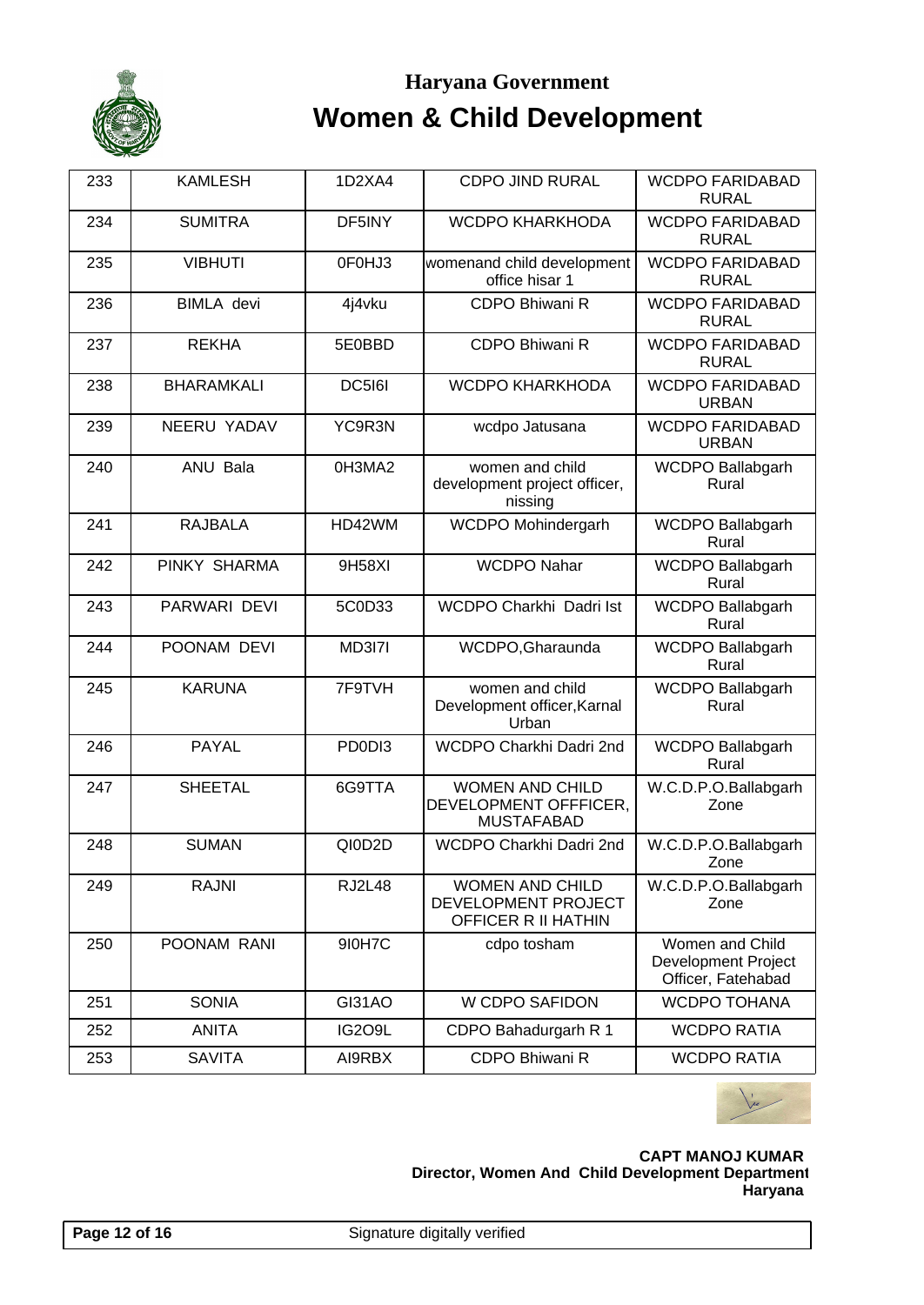

| 254 | ANITMA kumari       | <b>YG9R49</b> | wcdpo Jatusana                                             | <b>WCDPO RATIA</b>                                                                      |
|-----|---------------------|---------------|------------------------------------------------------------|-----------------------------------------------------------------------------------------|
| 255 | <b>MONIKA</b>       | WG5JMN        | <b>WCDPO Mudlana</b>                                       | <b>WCDPO JAKHAL</b>                                                                     |
| 256 | <b>SANEH</b>        | AI57CT        | <b>WCDPO Bawal</b>                                         | <b>WCDPO JAKHAL</b>                                                                     |
| 257 | <b>PARUL</b>        | YB2L0V        | Child Development and<br>Project Officer Jhajjar           | Women and Child<br><b>Development Project</b><br>Officer, Bhattu Kalan                  |
| 258 | <b>SUMAN</b>        | 9E257Q        | W.C.D.P.O. UKLANA                                          | <b>WCDPOSOHNA</b>                                                                       |
| 259 | ANJU                | DB5HYS        | W.C.D.P.O Ganaur                                           | <b>WCDPOSOHNA</b>                                                                       |
| 260 | <b>PREETI</b>       | KD4X1J        | Woman and Child<br>Devlopment office, Meham                | Women And Child<br><b>Development Office</b><br>Jagadhri Urban                          |
| 261 | <b>ANITA RANI</b>   | 7B9TRG        | <b>Child Development Project</b><br>Officer Ambala R 1     | Women And Child<br><b>Development Office</b><br>Jagadhri Urban                          |
| 262 | POONAM RANI         | BF4OGB        | Women and Child<br>Development Project Officer<br>Madlauda | Women And Child<br>Development Office<br>Jagadhri Urban                                 |
| 263 | <b>SUMITA</b>       | YA2L0W        | Child Development and<br>Project Officer Jhajjar           | <b>WCDPO BILASPUR</b>                                                                   |
| 264 | <b>NEERU SHARMA</b> | JH3A6H        | cdpo pehowa                                                | <b>WCDPO BILASPUR</b>                                                                   |
| 265 | <b>SUMAN DEVI</b>   | HF3H8C        | WCDPO ASSANDH                                              | <b>WCDPO Chhachhrauli</b>                                                               |
| 266 | <b>SARITA RANI</b>  | FG5HLP        | W.C.D.P.O Ganaur                                           | WCDPO Chhachhrauli                                                                      |
| 267 | NISHA RANI          | HE3H8D        | WCDPO ASSANDH                                              | cdpo pehowa                                                                             |
| 268 | PUSHPA DEVI         | IH38UE        | <b>Child Development Project</b><br>Officer, Babain        | cdpo pehowa                                                                             |
| 269 | PREETI RUHIL        | GA5HV2        | W.C.D.P.O Ganaur                                           | WCDPO, GUHLA                                                                            |
| 270 | <b>RASHMI</b>       | JF3A43        | cdpo pehowa                                                | WCDPO, GUHLA                                                                            |
| 271 | <b>YOGESH</b>       | PC9S3D        | <b>CDPO Rewari</b>                                         | <b>CDPO MORNI</b>                                                                       |
| 272 | <b>SUSHMA</b>       | GD2482        | <b>WCDPO NARNAUND</b>                                      | <b>WCDPO BARAGUDHA</b>                                                                  |
| 273 | <b>KUSUM</b>        | 9H0H7D        | cdpo tosham                                                | Women and Child<br><b>Development Project</b><br>Officer, Nathusari<br>Chopta           |
| 274 | <b>SUNITA</b>       | <b>AHOCEA</b> | wcdpo Badhra                                               | Women and Child<br>Development Project<br>Officer, Nathusari<br>Chopta                  |
| 275 | <b>MANJU</b>        | GE9RXI        | wcdpo panipat urban                                        | <b>WOMEN AND CHILD</b><br><b>DEVELOPMENT</b><br>PROJECT OFFICER<br><b>MANDI DABWALI</b> |

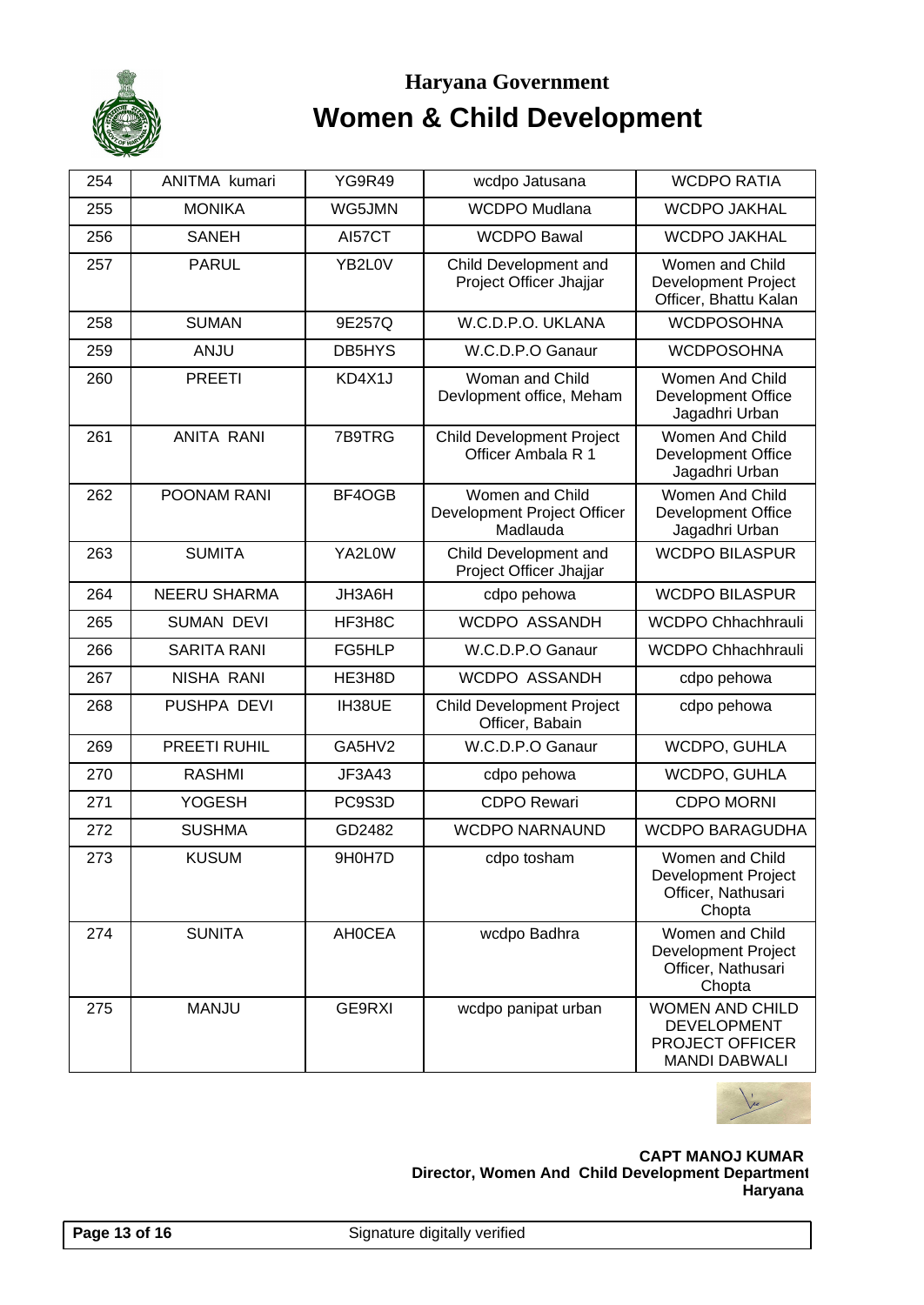

| 276 | <b>DEEPA KUMARI</b>    | <b>JD381A</b> | <b>CDPO LADWA</b>                                          | <b>WOMEN AND CHILD</b><br><b>DEVELOPMENT</b><br><b>PROJECT OFFICER</b><br><b>MANDI DABWALI</b> |
|-----|------------------------|---------------|------------------------------------------------------------|------------------------------------------------------------------------------------------------|
| 277 | <b>KIRAN</b>           | <b>YB9R18</b> | <b>WCDPO Panipar Rural</b>                                 | <b>WOMEN AND CHILD</b><br><b>DEVELOPMENT</b><br><b>PROJECT OFFICER</b><br><b>MANDI DABWALI</b> |
| 278 | <b>NEELAM</b>          | YH2L0Y        | Child Development and<br>Project Officer Jhajjar           | <b>WOMEN AND CHILD</b><br><b>DEVELOPMENT</b><br><b>PROJECT OFFICER</b><br><b>MANDI DABWALI</b> |
| 279 | <b>REENA</b>           | DC4N83        | <b>CDPO SAMALKHA</b>                                       | <b>WCDPO Ellenabad</b>                                                                         |
| 280 | NEETU YADAV            | HB42WO        | WCDPO Mohindergarh                                         | <b>WCDPO Ellenabad</b>                                                                         |
| 281 | <b>PRIYANKA</b>        | ME3I7H        | WCDPO, Gharaunda                                           | <b>WCDPO Ellenabad</b>                                                                         |
| 282 | <b>PANKAJ</b>          | 9H0H02        | cdpo tosham                                                | <b>WCDPO Ellenabad</b>                                                                         |
| 283 | NAVJEET KAUR           | IQ3RSF        | WCDPO, GUHLA                                               | CHILD DEVELOPMENT<br><b>PROJECT OFFICER</b><br><b>ODHAN</b>                                    |
| 284 | <b>RACHNA</b>          | SP9UAF        | <b>WCDPO U REWARI</b>                                      | <b>WCDPO RANIA</b>                                                                             |
| 285 | SHILPA ARORA           | DG1UW7        | CHILD DEVELOPMENT<br><b>PROJECT OFFICER</b>                | <b>WCDPO RANIA</b>                                                                             |
| 286 | PUSHPA Bharti          | 4C9YVR        | wcdpo panipat urban                                        | <b>WCDPO RANIA</b>                                                                             |
| 287 | <b>GEETA DEVI</b>      | <b>MB262K</b> | WCDPO, Barwala                                             | WCDPO Nuh 1                                                                                    |
| 288 | <b>MEENU</b>           | AA2MIJ        | Child Development and<br>Project Officer Jhajjar           | cdpo Firozpur Zirkha                                                                           |
| 289 | <b>GARIMA</b>          | DC4M1T        | child Development Project<br>Officer Bapoli                | cdpo Firozpur Zirkha                                                                           |
| 290 | <b>MAMTA</b>           | 4H32XD        | CDPO Beri at Dighal                                        | cdpo Firozpur Zirkha                                                                           |
| 291 | <b>PUSHPA</b>          | GE3975        | <b>Child Development Project</b><br>Officer shahbad        | cdpo Firozpur Zirkha                                                                           |
| 292 | <b>SWATI</b>           | YC2L0U        | Child Development and<br>Project Officer Jhajjar           | cdpo Firozpur Zirkha                                                                           |
| 293 | <b>SARITA</b>          | 512YM9        | W CDPO PILLUKHERA                                          | <b>WCDPO PUNHANA R1</b>                                                                        |
| 294 | RENU choudhary         | <b>TH162Q</b> | <b>WCDPO NIT2</b>                                          | <b>WCDPO PUNHANA R1</b>                                                                        |
| 295 | <b>MUNIA</b>           | BE2WRV        | WCDPO, JULANA                                              | <b>WCDPO PUNHANA R1</b>                                                                        |
| 296 | <b>GEETA Sabharwal</b> | CH3MC6        | women and child<br>development project officer,<br>nissing | <b>WCDPO PUNHANA R1</b>                                                                        |
| 297 | POONAM BHOKER          | XD5J8U        | <b>WCDPO GOHANA</b>                                        | CDPO Punhana II                                                                                |

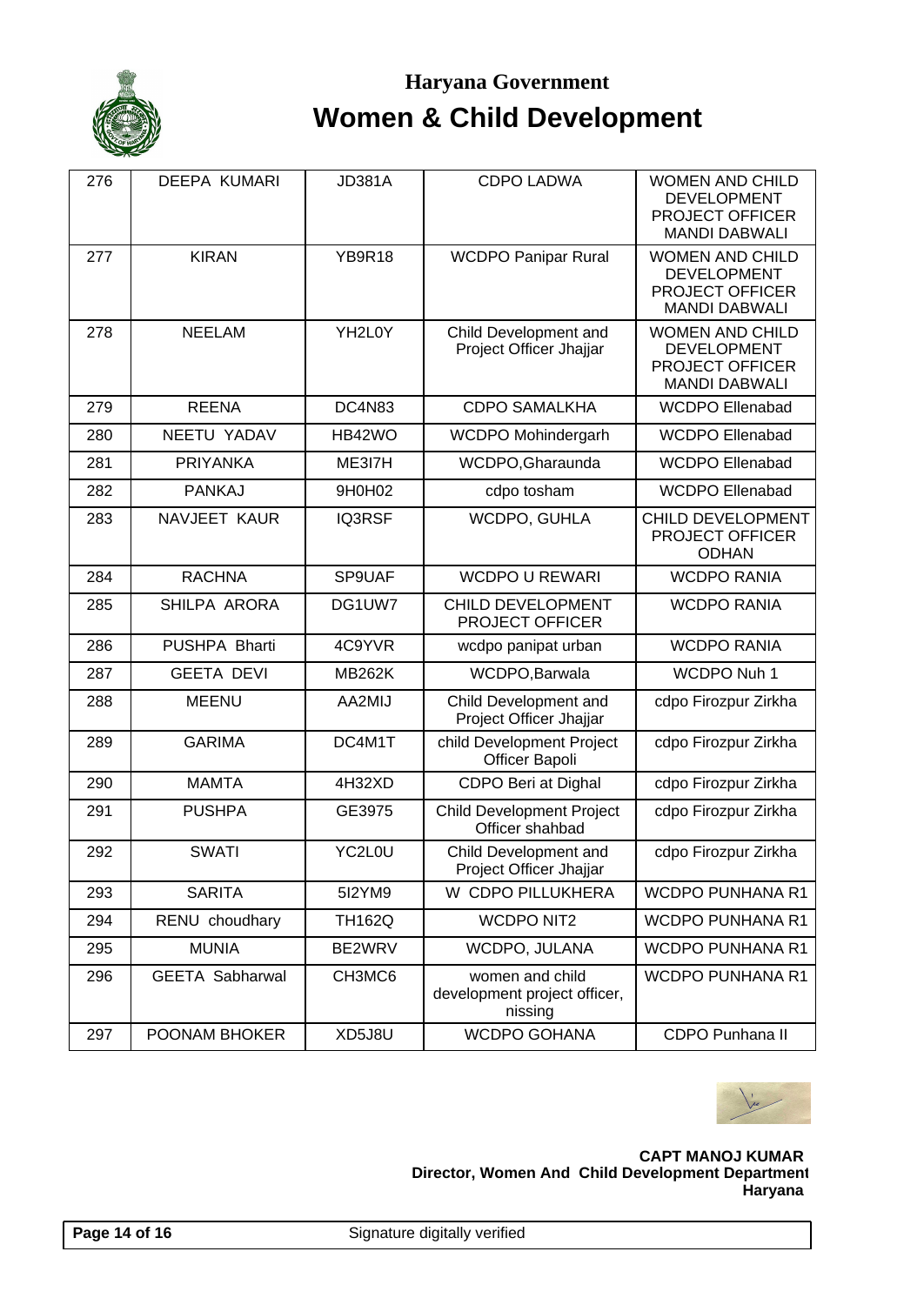

| 298 | <b>SNEH</b>         | EH9UCQ        | <b>WCDPO Khol</b>                                     | CDPO Punhana II                                                                        |
|-----|---------------------|---------------|-------------------------------------------------------|----------------------------------------------------------------------------------------|
| 299 | <b>PREETI</b>       | XB5J8W        | <b>WCDPO GOHANA</b>                                   | CDPO Punhana II                                                                        |
| 300 | <b>PRMILA</b>       | 6H9UU7        | <b>Child Development Project</b><br>Officer, Ambala U | <b>CDPO Punhana II</b>                                                                 |
| 301 | <b>NISHA</b>        | WH5JL5        | <b>WCDPO Mudlana</b>                                  | <b>WCDPO NO.1 TAURU</b>                                                                |
| 302 | SUMITRA SUMITRA     | QI9U2N        | C.D.P.O. SONIPAT R2                                   | <b>WCDPO NO.1 TAURU</b>                                                                |
| 303 | <b>NARESH Devi</b>  | <b>DF4N80</b> | <b>CDPO SAMALKHA</b>                                  | <b>WCDPO NO.1 TAURU</b>                                                                |
| 304 | <b>ANITA</b>        | AG0C9Y        | wcdpo Badhra                                          | CDPO Palwal R 1                                                                        |
| 305 | <b>SHASHI</b>       | II39YQ        | <b>Child Development Project</b><br>Officer shahbad   | CDPO Palwal R 2                                                                        |
| 306 | POOJA RANI          | GG396V        | <b>Child Development Project</b><br>Officer shahbad   | CDPO Palwal R 2                                                                        |
| 307 | <b>PINKI</b>        | XC5J8V        | <b>WCDPO GOHANA</b>                                   | CDPO Palwal R 2                                                                        |
| 308 | <b>SHIVANI</b>      | <b>PB9S2O</b> | <b>CDPO Rewari</b>                                    | <b>WOMEN AND CHILD</b><br><b>DEVELOPMENT</b><br><b>PROJECT OFFICER</b><br><b>HODAL</b> |
| 309 | <b>KAVITA</b>       | CH30IV        | W CDPO UCHANA                                         | <b>WOMEN AND CHILD</b><br><b>DEVELOPMENT</b><br>PROJECT OFFICER<br><b>HODAL</b>        |
| 310 | <b>NEETU</b>        | 7D0GME        | <b>CDPO BAWANI KHERA</b>                              | <b>WOMEN AND CHILD</b><br><b>DEVELOPMENT</b><br><b>PROJECT OFFICER</b><br><b>HODAL</b> |
| 311 | <b>SHEETAL RANI</b> | <b>ME262H</b> | WCDPO, Barwala                                        | <b>WOMEN AND CHILD</b><br><b>DEVELOPMENT</b><br><b>PROJECT OFFICER</b><br><b>HODAL</b> |
| 312 | <b>SONIA</b>        | 4G32XE        | <b>CDPO Pundri</b>                                    | <b>WOMEN AND CHILD</b><br><b>DEVELOPMENT</b><br><b>PROJECT OFFICER</b><br><b>HODAL</b> |

#### **Note:-**

1. TA/DA & joining time is admissible as per rules.

2. They shall get relieved themselves with immediate effect from the issue of these orders and also join at their next place of posting immediately.

3. The above transfers are being issued on the basis of marks obtained by them as per the online transfer policy and also as per the option given by them